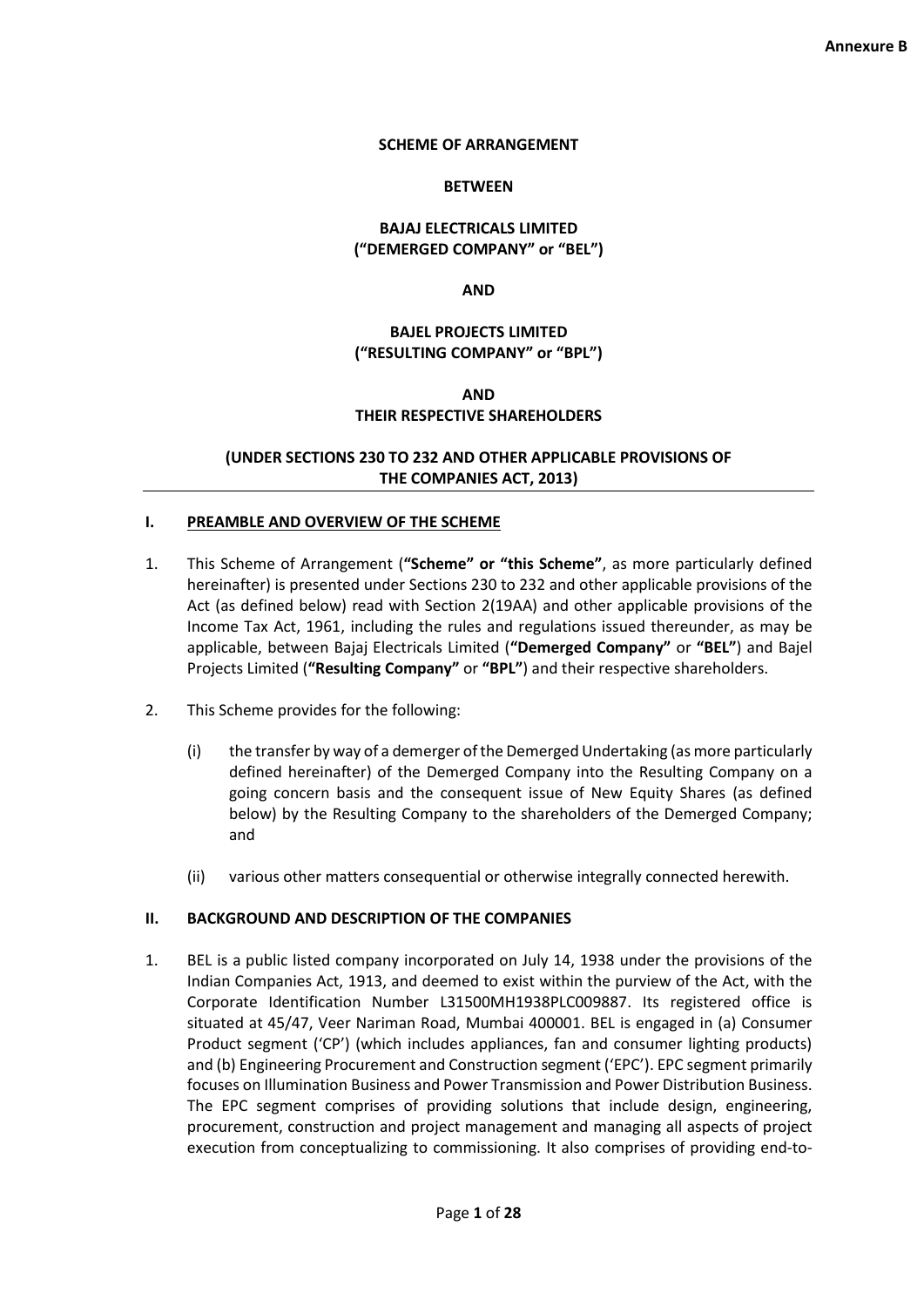end EPC solutions or any combination of individual services, depending on customer's needs and market opportunity.

The equity shares of BEL are listed on the Stock Exchanges (defined below).

The Board of Directors of BEL has, at its meeting held on May 25, 2021, approved a Scheme of Merger by Absorption of Starlite Lighting Limited (**"SLL"**) with BEL and their respective shareholders under Sections 230 to 232 and other applicable provisions of the Act (**"SLL Merger Scheme"**). BSE Limited and National Stock Exchange of India Limited have given their no observation letter dated October 22, 2021 and October 26, 2021 respectively and the SLL and BEL are in the process of filing an application with the Tribunal (as defined hereinafter) as on the date of this Scheme being approved by the Board. Pursuant to this on-going SLL Merger Scheme, BEL will be issuing shares to the shareholders of SLL (except to BEL itself) upon the said SLL Merger Scheme being effective (as per the share entitlement ratio provided in the said SLL Merger Scheme). As BEL and SLL are engaged in the same line of business i.e. 'manufacturing and distribution of consumer products, lighting and allied products', this merger of SLL into BEL will lead to greater synergies in CP business/segment of BEL. The SLL Merger Scheme is subject to the necessary statutory and regulatory approvals including the approvals of Hon'ble Tribunal (defined below), the shareholders and creditors of both the companies (i.e. SLL and BEL).

2. BPL is a public company incorporated on January 19, 2022 under the provisions of the Act, with the Corporate Identification Number U31900MH2022PLC375133. Its registered office is situated at 801, Rustomjee Aspiree, Anik Wadala Link Road, Sion East, Mumbai 400022. The main object of the Resulting Company *inter-alia* is to carry out the Power Transmission and Power Distribution Business.

## **III. RATIONALE OF THE SCHEME**

- (a) The Demerged Company has 2 (two) distinct business segments viz. **(i)** Consumer Product segment ('CP') (which includes appliances, fan and consumer lighting products) and **(ii)** Engineering Procurement and Construction segment ('EPC'). The EPC segment primarily focuses on Illumination Business and Power Transmission and Power Distribution Business.
- (b) Illumination Business which is a part of EPC segment is more synergistic to CP segment and its risk and rewards are also aligned to that of CP segment.
- (c) The nature of risk, competition, challenges, opportunities and business methods for the Power Transmission and Power Distribution Business (as defined hereinafter) is separate and distinct from the Remaining Business (as defined hereinafter) carried out by the Demerged Company. Further, the way the Power Transmission and Power Distribution Business is required to be handled and managed is not similar to that of the Remaining Business.
- (d) Each of the varied businesses carried out by the Demerged Company have significant potential for growth and profitability and can attract different set of investors, strategic partners, lenders, etc. Therefore, as these businesses approach their next phase of growth, it would be strategically apt to segregate the Power Transmission and Power Distribution Business from the Remaining Business.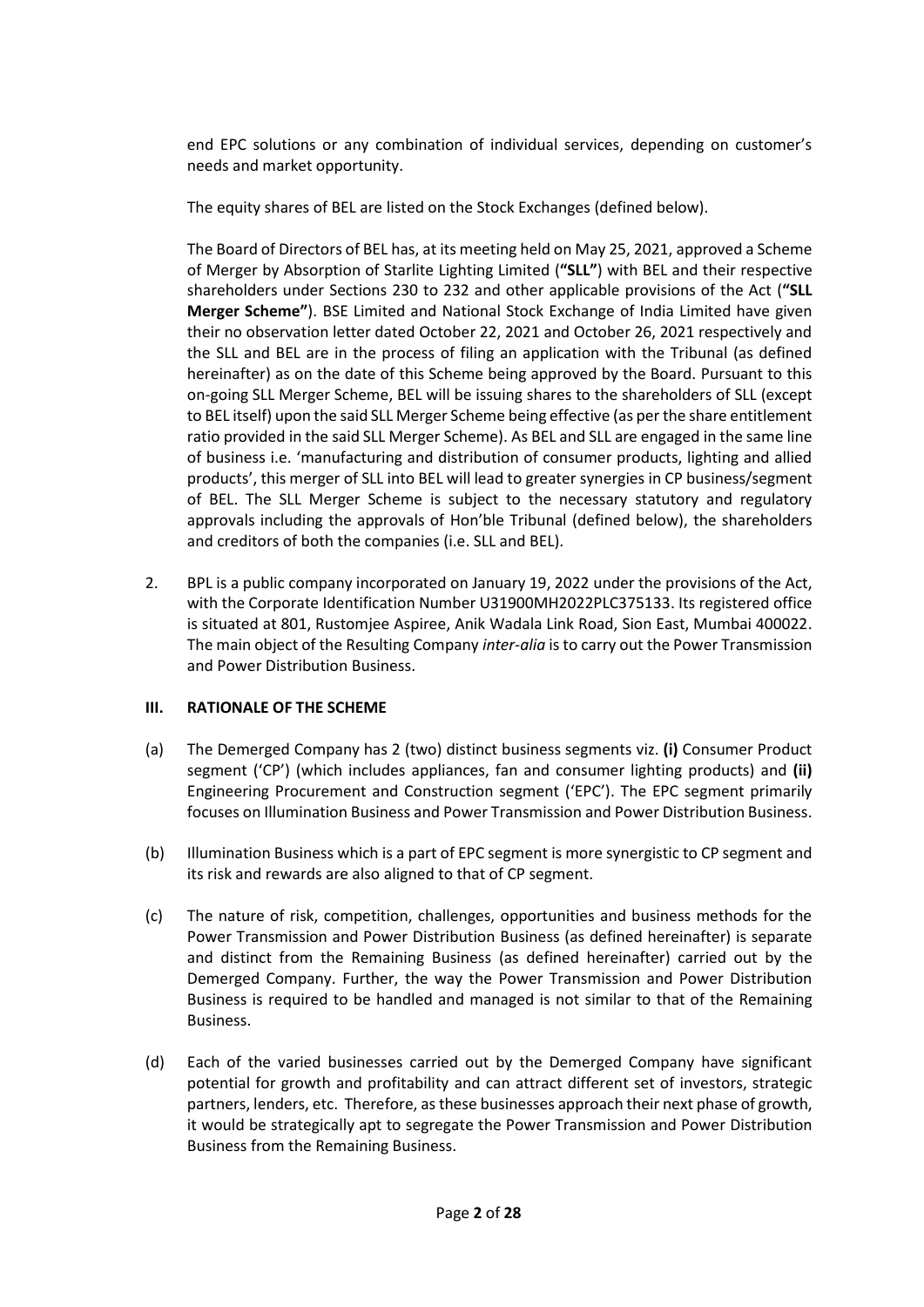- (e) The segregation shall enable them to move forward independently, with greater focus and specialization, building on their respective capabilities and their strong brand presence. It will also help to channelize resources required for all the businesses to focus on the growing businesses and attracting right talent and providing enhanced growth opportunities to existing talent in line with a sharper strategic focus on each business segment under separate entities.
- (f) The Scheme will also enable the Demerged Company and the Resulting Company to focus and enhance its respective businesses by streamlining operations and its management structure ensuring better and more efficient management control.
- (g) Bifurcation of these businesses will enable unlocking value of each vertical thereby paving way for focused growth with a view to create significant stakeholder value and at the same time allow investors to allocate their portfolio into separate entities, focused on the distinct entities. Further, it will enable independent and distinct capital allocation approach and balance sheet management based on the distinct needs of each business.
- (h) Thus, the demerger would help in achieving the desired operating structure and shall *interalia* have following benefits:
	- (i) Create sector focused companies;
	- (ii) Streamline the management structure;
	- (iii) Unlock value for shareholders;
	- (iv) Ring-fence businesses from each other; and
	- (v) Better risk management.

## **IV. PARTS OF THE SCHEME**

This Scheme is divided into the following parts:

- Part A Deals with Definitions, Interpretation and Share Capital;
- **Part B** Deals with demerger of the Demerged Undertaking of the Demerged Company into the Resulting Company;
- **Part C -** Deals with the general terms and conditions applicable to this Scheme.

# **V. TREATMENT OF THE SCHEME FOR THE PURPOSES OF INCOME TAX ACT, 1961**

The provisions of this Scheme have been drawn up to comply with the conditions relating to "Demerger" (as applicable) as defined under Section 2(19AA) read with other applicable provisions of the Income Tax Act, 1961. If, at a later date, any of the terms or provisions of the Scheme are found or interpreted to be inconsistent with the provisions of Section 2(19AA) of the Income Tax Act, 1961, including as a result of an amendment of law or enactment of new legislation or any other reason whatsoever, the provisions of Section 2(19AA) of the Income Tax Act, 1961, or corresponding provisions of any amended or newly enacted law, shall prevail and the Scheme shall stand modified to the extent determined necessary to comply with Section 2(19AA) of the Income Tax Act, 1961 or such newly enacted law or new legislation. Such modifications will, however, not affect the other provisions of the Scheme.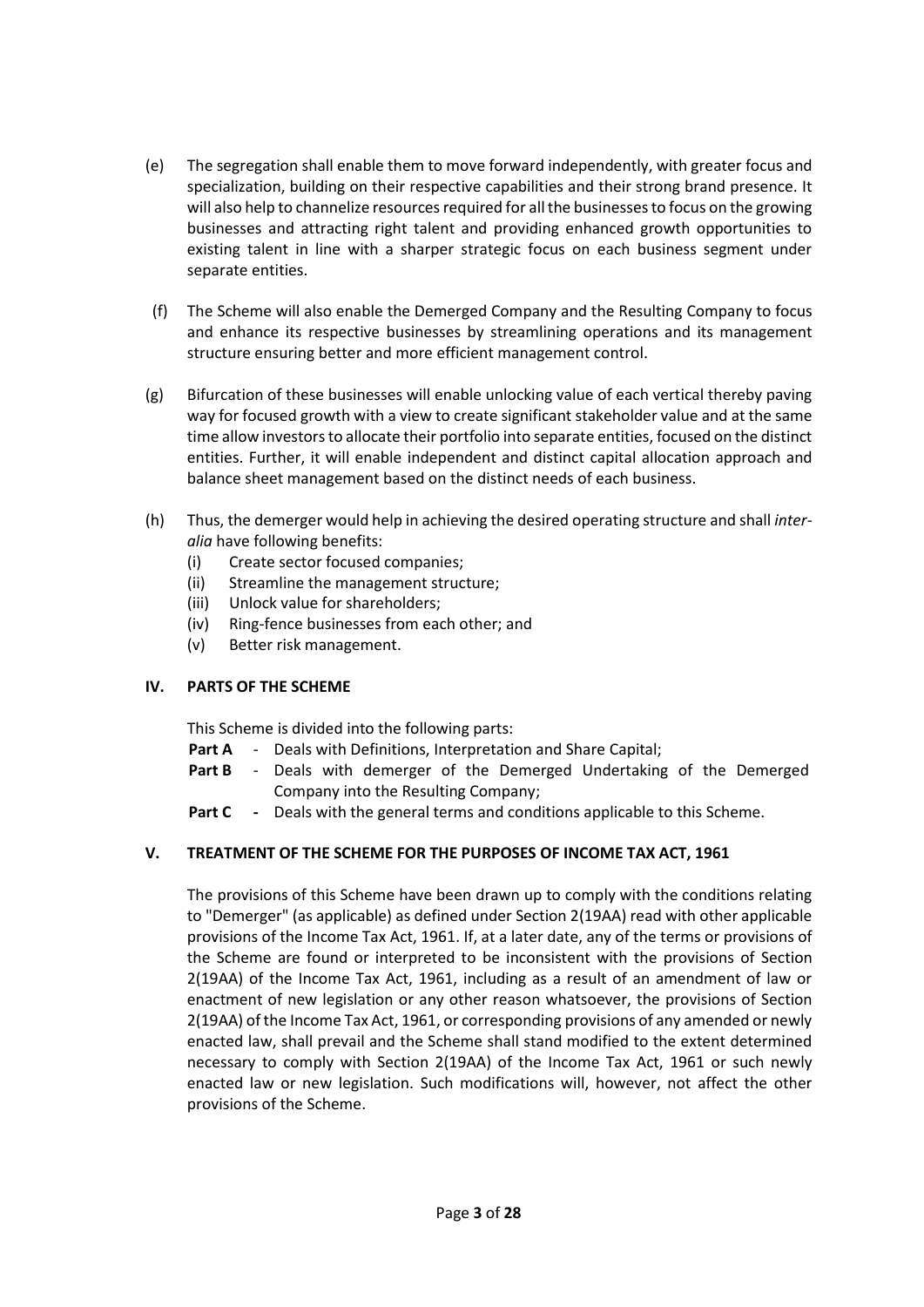## **VI. NO ARRANGEMENT WITH CREDITORS**

The Scheme in no way, is a scheme of compromise or arrangement with the creditors and is not, in any way, adversely affecting the rights of the creditors because the aggregate assets of the Demerged Company and the Resulting Company are more than sufficient to meet the liabilities of the respective creditors in full. The present Scheme is not a scheme of corporate debt restructuring as envisaged under Section 230(2)(c) of the Act or a scheme of compromise or arrangement with creditors.

### **PART A**

### **DEFINITIONS, INTERPRETATION AND SHARE CAPITAL**

### **1. DEFINITIONS**

In this Scheme, unless inconsistent with the subject or context thereof, (i) capitalised terms defined by inclusion in quotations and/or parenthesis have the meanings so ascribed; (ii) subject to (iii) hereinafter, all terms and words not defined in this Scheme shall have the same meaning ascribed to them under Applicable Laws; and (iii) the following expressions shall have the meanings respectively assigned against them:

- 1.1 **"Act"** means the Companies Act, 2013 and the rules and regulations made thereunder as the case may be, and shall include any statutory modifications, re-enactment or amendments thereof for the time being in force;
- 1.2 **"Appointed Date"** means opening of business hours on 1st day of April, 2022;
- 1.3 **"Applicable Law"** means any applicable central, provincial, local or other law including all applicable provisions of all **(a)** constitutions, decrees, treaties, statutes, laws (including the common law), codes, notifications, rules, regulations, policies, guidelines, circulars, directions, directives, ordinances or orders of any Appropriate Authority, statutory authority, court, tribunal having jurisdiction over the Parties; **(b)** Permits; and **(c)** orders, decisions, injunctions, judgments, awards and decrees of or agreements with any Appropriate Authority having jurisdiction over the Parties and shall include, without limitation, the listing agreement executed with the Stock Exchanges;

## 1.4 **"Appropriate Authority"** means:

- 1.4.1 the government of any jurisdiction (including any central, state, provincial, municipal or local government or any political or administrative subdivision thereof) and any department, ministry, agency, instrumentality, court, central bank, commission or other authority thereof;
- 1.4.2 any public international organisation or supranational body and its institutions, departments, agencies and instrumentalities;
- 1.4.3 any governmental, quasi-governmental or private body or agency lawfully exercising, or entitled to exercise, any administrative, executive, judicial, legislative, regulatory, licensing, competition, tax, importing or other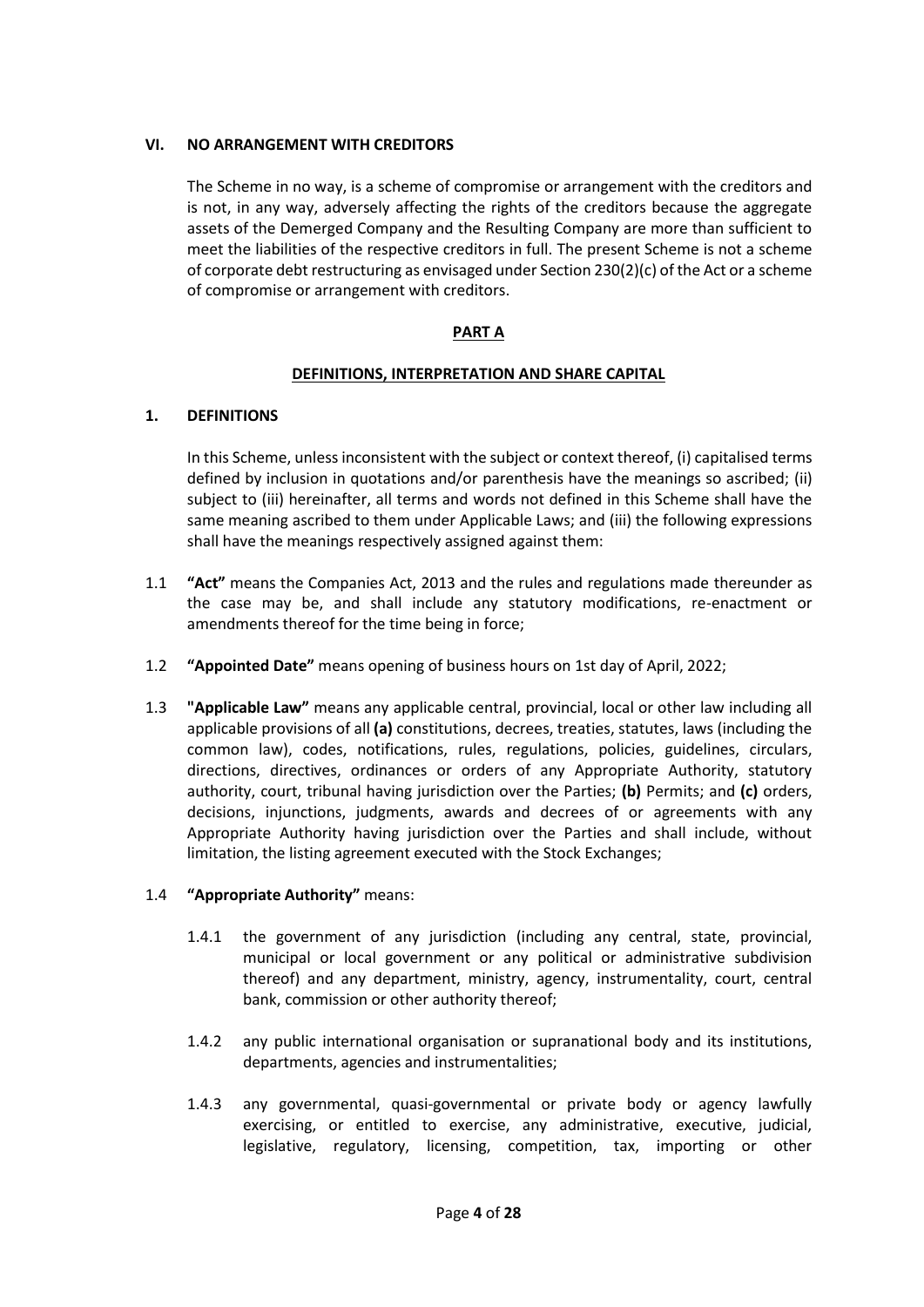governmental or quasi-governmental authority including (without limitation) SEBI and NCLT;

- 1.4.4 Stock Exchanges;
- 1.4.5 Such other sectoral regulators or authorities as may be applicable.
- 1.5 **"Board of Directors" or "Board"** means the Board of Directors of the Demerged Company or of the Resulting Company as the context may require and shall, unless it be repugnant to the context or otherwise, include a duly constituted committee of directors or any person(s) authorised by the Board of Directors or such committee of directors;
- 1.6 **"Demerged Company"** means Bajaj Electricals Limited (Corporate Identification Number: L31500MH1938PLC009887), a public limited company incorporated under the Indian Companies Act, 1913 and deemed to exist within the purview of the Act and having its registered office at 45/47, Veer Nariman Road, Mumbai 400001;
- 1.7 **"Demerged Undertaking"** means the entire PT PD Business, undertakings, activities and operations of the Demerged Company as identified by the Board of Directors of the Demerged Company, with all properties, assets, technical experience and credentials, including for power transmission and power distribution projects and tower manufacturing, pre-qualifications, rights and powers and all debts, liabilities, duties and obligations, litigations, working capital (including all inventories), whether tangible or intangible, and such other ventures and shall include ancillary and support services in relation to the same, to be transferred to the Resulting Company as a going concern with effect from the Appointed Date, and shall include (without limitation):
	- 1.7.1 all the movable and immovable properties (including plant located at RU1 Plot No. B-7 & RU2 – Plot No. B-29, Village Dhoksangvi, MIDC Ranjangaon, Taluka Shirur, District Pune 412209 and office premises at 801, Rustomjee Aspiree Anik, Wadala Link Road, Sion East, Mumbai 400022), tangible or intangible, investments, plant and machinery, electrical installations, equipment, furniture, fixtures, vehicles, stocks and inventory, leasehold assets and other properties, real, corporeal and incorporeal, in possession or reversion, present and contingent assets (whether tangible or intangible) of whatsoever nature, assets, pertaining to the PT PD Business including cash in hand, amounts lying in the banks, escrow accounts, claims, powers, authorities, allotments, approvals, consents, letters of intent, registrations, contracts, engagements, arrangements, rights, credits, titles, interests, benefits, advantages, freehold, leasehold rights, brands, sub-letting tenancy rights, leave and license permissions, no objection certificates, goodwill, other intangibles, registration, approvals, Permits, authorisations, trademarks, trade names, patents, patent rights, copyrights, and other industrial and intellectual properties and credential and rights of any nature whatsoever including know-how, websites, portals, domain names, or any applications for the above, assignments and grants in respect thereof, import quotas and other quota rights, right to use and avail of services of every kind, nature and description whatsoever, provisions, funds, and benefits (including all work-in progress), of all agreements, arrangements, deposits, advances, recoverable and receivables, whether from government, semi-government, local authorities or any other Person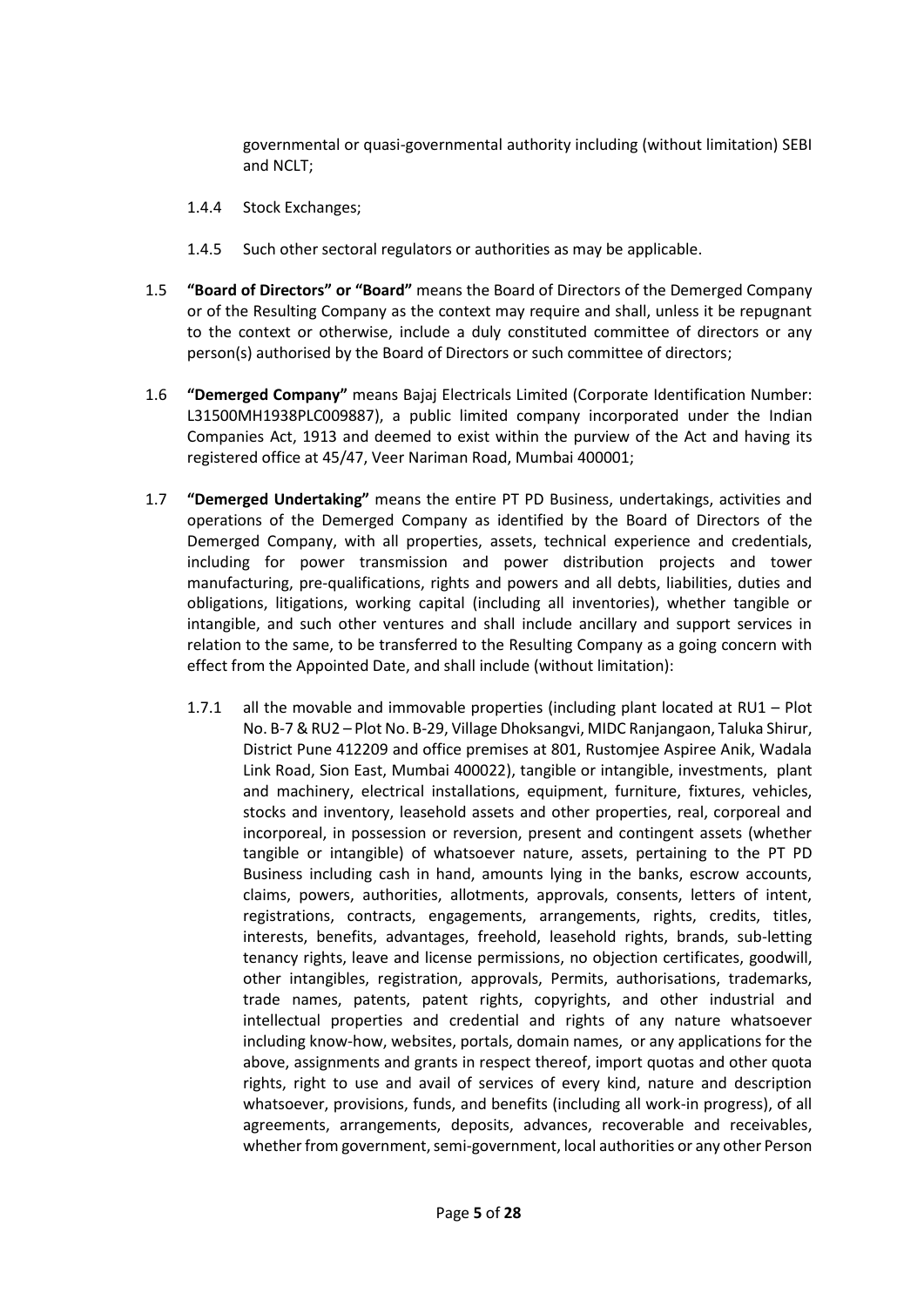including customers, contractors or other counter parties, etc., all earnest monies and/or deposits, privileges, liberties, easements, advantages, benefits, exemptions, licenses, privileges and approvals of whatsoever nature and wheresoever situated, belonging to or in the ownership, power or possession or control of or vested in or granted in favour of or enjoyed by the Demerged Company in relation to and pertaining to the PT PD Business;

- 1.7.2 all other interests or rights (including claim, arbitration awards, etc.) or, accumulated experience or performance qualifications including financial, technical, manufacturing and other qualifications, in or arising out of relating to the PT PD Business together with all respective powers, interests, charges, privileges, benefits, entitlements, building plans, drawings (including approvals obtained for such drawings or pending applications for approvals), approved tenders, past experience and credentials, business track record, brands and trademarks, patents, copyrights, other intellectual property rights, industrial and other registrations, licenses, quotas, subsidies, grants, powers and facilities of every kind, nature and descriptions whatsoever, income tax (including advance tax, self-assessment tax, regular assessment tax, tax deducted at source) paid by Demerged Company pertaining to PT PD Business, unutilized credits relating to excise duties, sales tax, service tax, VAT, GST or any other Taxes by whatever name called belonging to PT PD Business, tax benefits and other claims and powers, rights to use and avail of telephones, facsimile connections and other communication facilities, connections, installations and equipment, utilities, email, internet and leased lines, utilities, electricity, water and other services, and all other interests in connection with or relating to the PT PD Business;
- 1.7.3 right to use the work experience, credential, qualifications, capabilities, legacies and track record with Government/Non-Government agencies/bodies, contracts with clients and with vendors (including technical parameters, past performance, track record, financials etc.) of the Demerged Company, whether or not pertaining to the PT PD Business, acquired by reason of the completion of various projects and works, certificates of completion of projects or works issued by the clients and the right to use all these for qualifying for any tender or project that may be issued at any time;
- 1.7.4 all receivables, loans and advances, including accrued interest thereon, all advance payments, earnest monies and/or security deposits, payment against warrants, if any, or other entitlements of the Demerged Company in relation to and pertaining to the PT PD Business;
- 1.7.5 all the debts, liabilities, duties and obligations, funded and non-funded facilities, bank guarantees, performance guarantees, corporate guarantees, letters of credit including contingent liabilities of the Demerged Company in relation to and pertaining to the PT PD Business after following the due process prescribed by lenders/ Persons wherever required;
- 1.7.6 all contracts (including vendor contracts, lease contracts, customer contracts of every nature and revenue and receipts associated therewith), agreements, entitlements, pre-qualifications, purchase orders/service orders, operation and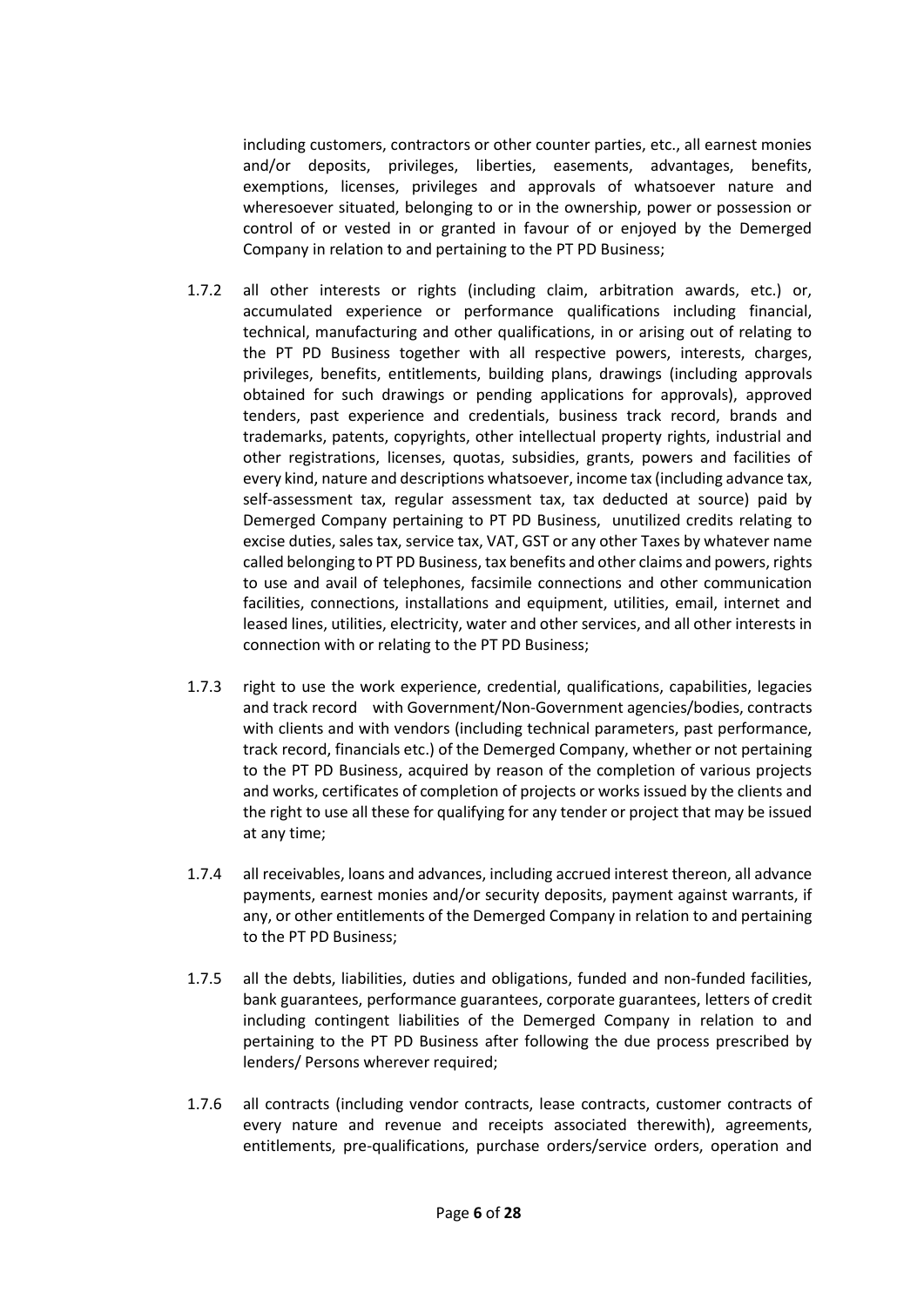maintenance contracts, memoranda of understanding, memoranda of undertaking, memoranda of agreements, memoranda of agreed points, bids, tenders, tariff orders, open order book(s), expression of interest, letter of intent, hire purchase agreements, lease/licence agreements, tenancy rights, agreements/panchnamas for right of way, equipment purchase agreements, agreement with customers, purchase and other agreements with the supplier/manufacturer of goods/service providers, other arrangements, undertakings, deeds, bonds, schemes, insurance covers and claims and clearances and other instruments of whatsoever nature and description, whether written, oral or otherwise and all rights, title, interests, claims and benefits thereunder in relation to and pertaining to the PT PD Business;

- 1.7.7 all civil, legal or other litigations and proceedings in relation to the PT PD Business;
- 1.7.8 all books, records, files, papers, engineering and process information, records of standard operating procedures, computer programs/ software along with their licenses, drawings, manuals, data, catalogues, quotations, sales and advertising materials, lists of present and former customers and suppliers, customer credit information, customer pricing information and other records whether in physical or electronic form, in connection with or relating to the PT PD Business; and
- 1.7.9 all Transferring Employees, provided that the Demerged Undertaking shall exclude the Illumination Business.

It is clarified that any question as to whether or not a specified asset or liability pertains to the Demerged Undertaking or arises out of the activities or operations of Demerged Undertaking shall be decided by the Demerged Company.

- 1.8 **"Effective Date"** means the day on which last of the conditions specified in Clause 24.1 (Conditionality of the Scheme / Conditions Precedent) of this Scheme are complied with or otherwise duly waived. References in this Scheme to the date of **"coming into effect of this Scheme"** or **"upon the Scheme being effective"** or **"upon the Scheme becoming effective" or "the Scheme becoming effective"** shall mean the Effective Date;
- 1.9 "**Encumbrance**" means **(i)** any charge, lien (statutory or other), or mortgage, any easement, encroachment, right of way, right of first refusal or other encumbrance or security interest securing any obligation of any Person; **(ii)** pre-emption right, option, right to acquire, right to set off or other third party right or claim of any kind, including any restriction on use, voting, selling, assigning, pledging, hypothecating, or creating a security interest in, place in trust (voting or otherwise), receipt of income or exercise; or **(iii)** any equity, assignments, hypothecation, title retention, restriction, power of sale or other type of preferential arrangements; or **(iv)** any agreement to create any of the above; and the terms "**Encumber**" or "**Encumbrances**" shall be construed accordingly;
- 1.10 **"ESOP Plans"** means employee stock option plan 2011 and employee stock option plan 2015 of the Demerged Company;
- 1.11 **"Illumination Business"** means the illumination division of the EPC segment comprising of providing complete lighting solutions for street lights, for all class of streets, area/façade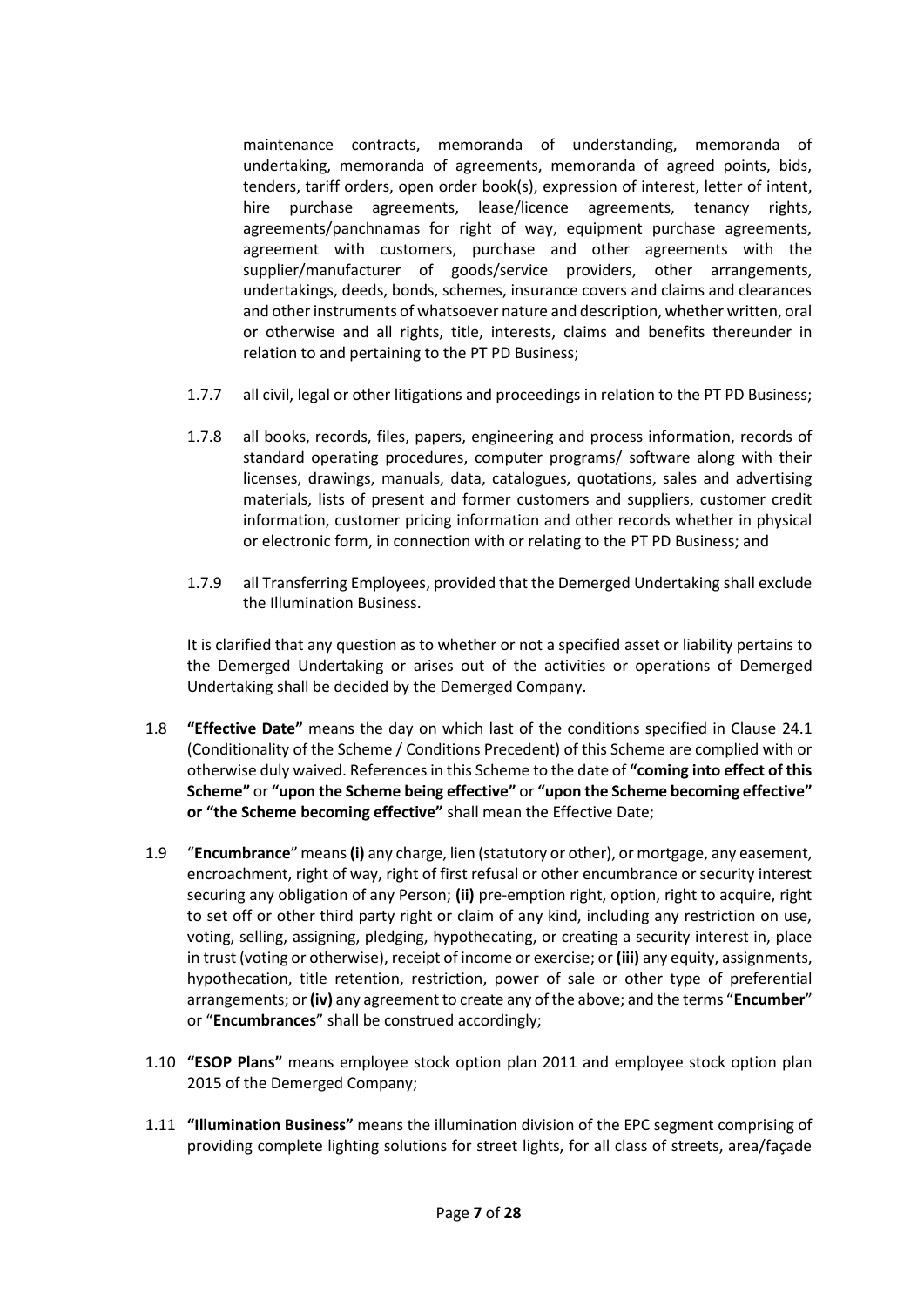lighting, landscape lighting coupled with sustainable solar solutions, smart poles which are integrated with multiple applications, populated on a single dashboard for easy access and maintenance for the city supervisors. This division also undertakes special lighting projects such as at power plants, stadiums, smart cities and city beautification in the form of architectural lighting.

- 1.12 **"INR"** means Indian Rupee, the lawful currency of the Republic of India;
- 1.13 **"New Equity Shares"** means the equity shares of the Resulting Company issued and allotted pursuant to the Scheme;
- 1.14 **"NCLT"** or **"Tribunal"** means the relevant bench of the Hon'ble National Company Law Tribunal having jurisdiction over BEL and BPL or any other competent authority as constituted and authorized as per the provisions of the Act for approving any scheme of arrangement, compromise or reconstruction of companies under Sections 230 to 232 and other applicable provisions of the Act;
- 1.15 **"Options"** shall mean the stock options granted by BEL as per the ESOP Plans of BEL;
- 1.16 **"Parties"** shall mean collectively the Demerged Company and the Resulting Company and **"Party"** shall mean each of them, individually;
- 1.17 "**Permits**" means all consents, licences, permits, permissions, authorisations, rights, clarifications, approvals, clearances, confirmations, declarations, waivers, exemptions, registrations, filings, whether governmental, statutory, regulatory under Applicable Law;
- 1.18 **"Person"** means an individual, a partnership, a corporation, a limited liability partnership, a limited liability company, an association, a joint stock company, a trust, a joint venture, an unincorporated organization or an Appropriate Authority;
- 1.19 **"Power Transmission and Power Distribution Business" or "PT PD Business"** means all business and related ventures of the EPC segment, comprising of providing solutions that include design, engineering, procurement, construction and project management and managing all aspects of project execution from conceptualizing to commissioning and providing end-to-end EPC solutions or any combination of individual services, depending on customer's needs and market opportunity and excludes the Illumination Business;
- 1.20 **"Record Date"** means the date fixed by the Board of Directors or a committee thereof of the Resulting Company for the purpose of determining the shareholders of the Demerged Company to whom New Equity Shares will be allotted pursuant to the Scheme;
- 1.21 **"Remaining Business"** means all the business, units, divisions, undertakings and assets and liabilities of the Demerged Company other than those forming part of the Demerged Undertaking, and includes the Illumination Business and the business of the CP segment;
- 1.22 **"Resulting Company"** means Bajel Projects Limited (Corporate Identification Number: U31900MH2022PLC375133), a public limited company incorporated under the Companies Act, 2013, having its registered office at 801, Rustomjee Aspiree, Anik Wadala Link Road, Sion East, Mumbai 400022**;**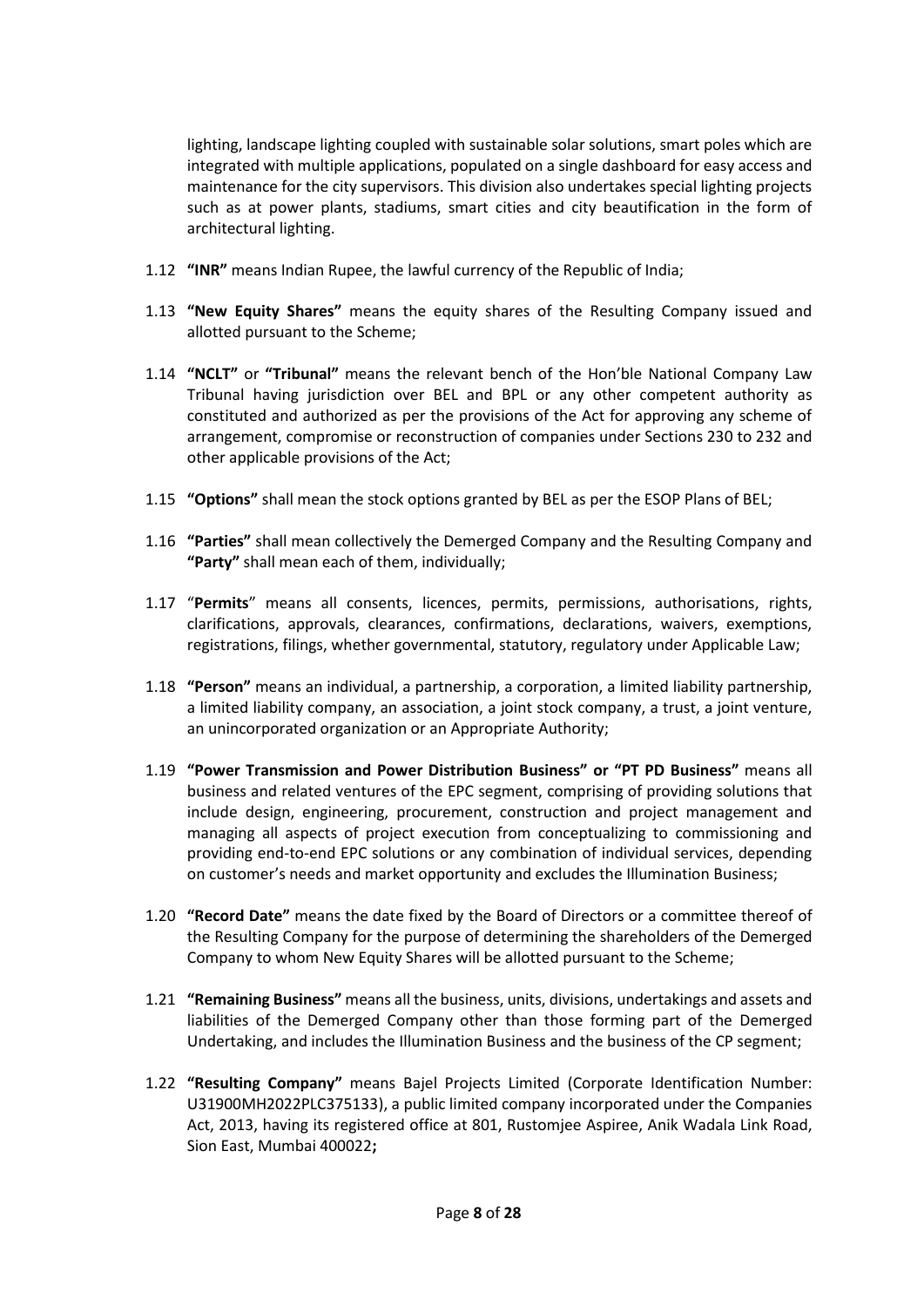- 1.23 **"RoC"** means the relevant Registrar of Companies having jurisdiction over the Parties, as the case may be;
- 1.24 **"Scheme" or "this Scheme"** means this scheme of arrangement in its present form or with any modification(s) made under Clause 23 of this Scheme as approved or directed by the Appropriate Authority;
- 1.25 **"SEBI"** means the Securities and Exchange Board of India, established under the Securities and Exchange Board of India Act, 1992;
- 1.26 **"SEBI Circular"** shall mean the circular issued by the SEBI, being Master Circular SEBI/HO/CFD/DIL1/CIR/P/2021/0000000665 dated November 23, 2021, and any amendments thereof, modifications issued pursuant to regulations 11, 37 and 94 of the Securities and Exchange Board of India (Listing Obligations and Disclosure Requirements), Regulations, 2015;
- 1.27 **"Stock Exchanges"** means BSE Limited and the National Stock Exchange of India Limited, collectively;
- 1.28 "**Taxation**" or "**Tax**" or "**Taxes**" means all forms of taxes and statutory, governmental, state, provincial, international, local governmental or municipal impositions, duties, contributions and levies and whether levied by reference to income, profits, book profits, gains, net wealth, asset values, turnover, added value or otherwise and shall further include payments in respect of or on account of Tax, whether by way of deduction at source, advance tax, minimum alternate tax or otherwise or attributable directly or primarily to the Demerged Company or the Resulting Company or any other Person and all penalties, charges, costs and interest relating thereto;
- 1.29 "**Transferring Employees**" means (i) all the employees of the PT PD Business as on the Effective Date and (ii) such other employees as identified by the Demerged Company as on the Effective Date.

## **2. INTERPRETATION**

All terms and words not defined in this Scheme shall, unless repugnant or contrary to the context or meaning thereof, have the same meaning ascribed to them under the Act, the Income-tax Act, 1961, the Securities Contract (Regulation) Act, 1956, the Depositories Act, 1996 or other Applicable Laws, rules, regulations, bye-laws, as the case may be, or any statutory modification or re-enactment thereof from time to time.

In this Scheme, unless the context otherwise requires:

- words denoting singular shall include plural and vice versa;
- headings and bold typeface are only for convenience and shall be ignored for the purposes of interpretation;
- references to the word "include" or "including" shall be construed without limitation;
- a reference to an article, clause, section, paragraph or schedule is, unless indicated to the contrary, a reference to an article, clause, section, paragraph or schedule of this Scheme;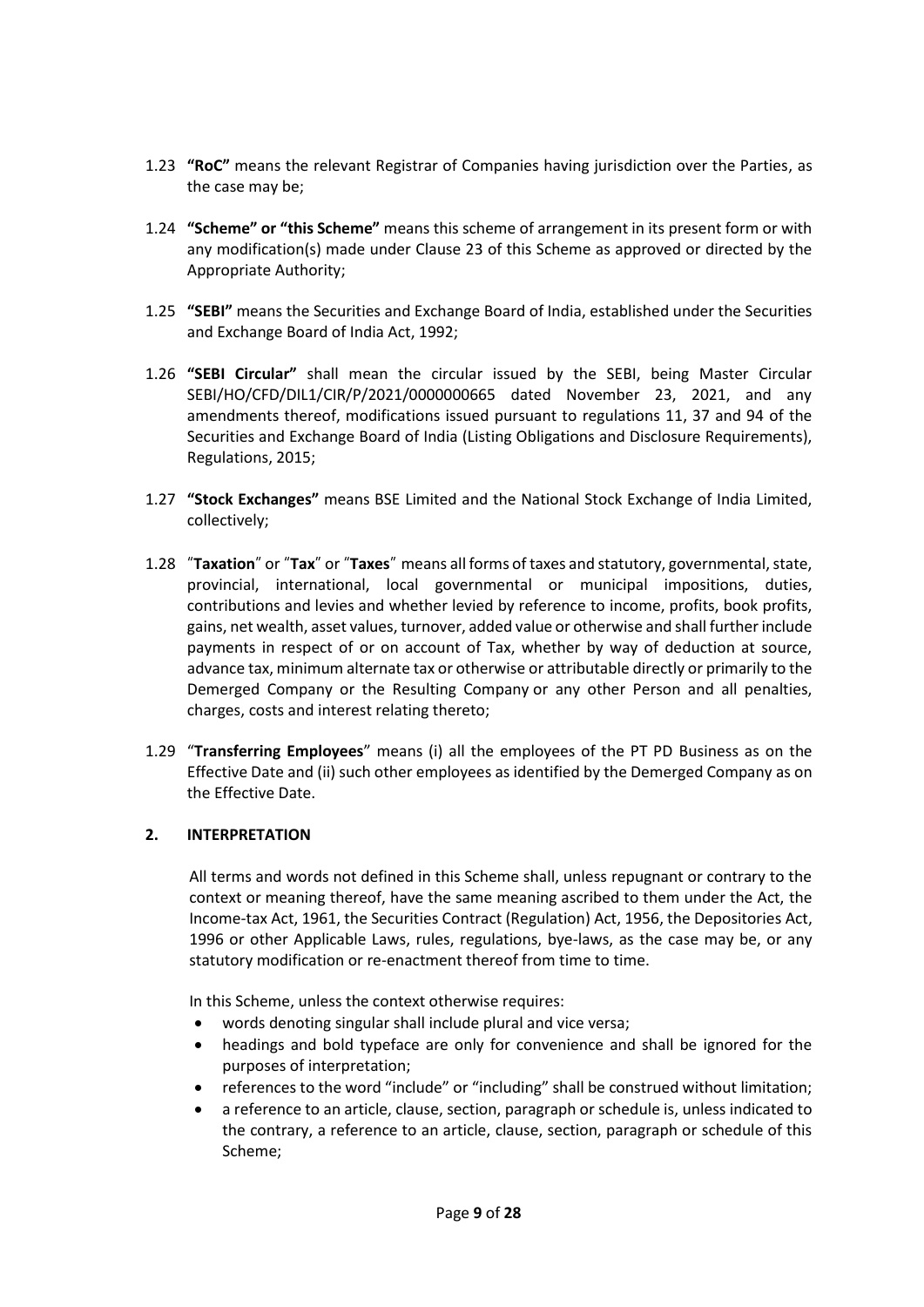- unless otherwise defined, the reference to the word "days" shall mean calendar days;
- references to dates and times shall be construed to be references to Indian dates and times;
- reference to a document includes an amendment or supplement to, or replacement or novation of, that document; and
- word(s) and expression(s) elsewhere defined in the Scheme will have the meaning(s) respectively ascribed to them.

## **3. DATE OF TAKING EFFECT**

The Scheme in its present form or with any modification(s) approved or directed by the NCLT or any amendment(s) made under Clause 23 of this Scheme shall be deemed to be effective from the Appointed Date but shall be operative from the Effective Date.

## **4. SHARE CAPITAL**

4.1 The authorised, issued, subscribed and paid-up share capital of the Demerged Company as on December 31, 2021 is as under:

| <b>Share Capital</b>                                     | <b>Amount (in INR)</b> |
|----------------------------------------------------------|------------------------|
| <b>Authorised Capital</b>                                |                        |
| 20,00,00,000 Equity Shares of INR 2/- each               | 40,00,00,000           |
| <b>TOTAL</b>                                             | 40,00,00,000           |
| <b>Issued, Subscribed and Paid-up Share Capital</b>      |                        |
| 11,48,13,829 Equity Shares of INR 2/- each fully paid up | 22,96,27,658           |
| <b>TOTAL</b>                                             | 22,96,27,658           |

Subsequent to the above date, there has been no change in the authorised, issued, subscribed and paid up capital of the Demerged Company.

4.2 The authorised, issued, subscribed and paid-up share capital of the Resulting Company as on January 31, 2022 is as under:

| <b>Share Capital</b>                                  | <b>Amount (in INR)</b> |
|-------------------------------------------------------|------------------------|
| <b>Authorised Capital</b>                             |                        |
| 50,00,000 Equity Shares of INR 2/- each               | 1,00,00,000            |
| <b>TOTAL</b>                                          | 1,00,00,000            |
| <b>Issued, Subscribed and Paid-up Share Capital</b>   |                        |
| 25,00,000 Equity Shares of INR 2/- each fully paid up | 50,00,000              |
| <b>TOTAL</b>                                          | 50,00,000              |

Subsequent to the above date, there has been no change in the authorised, issued, subscribed and paid-up capital of the Resulting Company. As on the date of approval of the Scheme by the Board of Directors, the entire share capital of the Resulting Company is 100% legally and beneficially held by the Demerged Company along with its nominees.

4.3 The Demerged Company has outstanding employee stock options under the ESOP Plans, the exercise of which may result in an increase in the issued and paid-up share capital of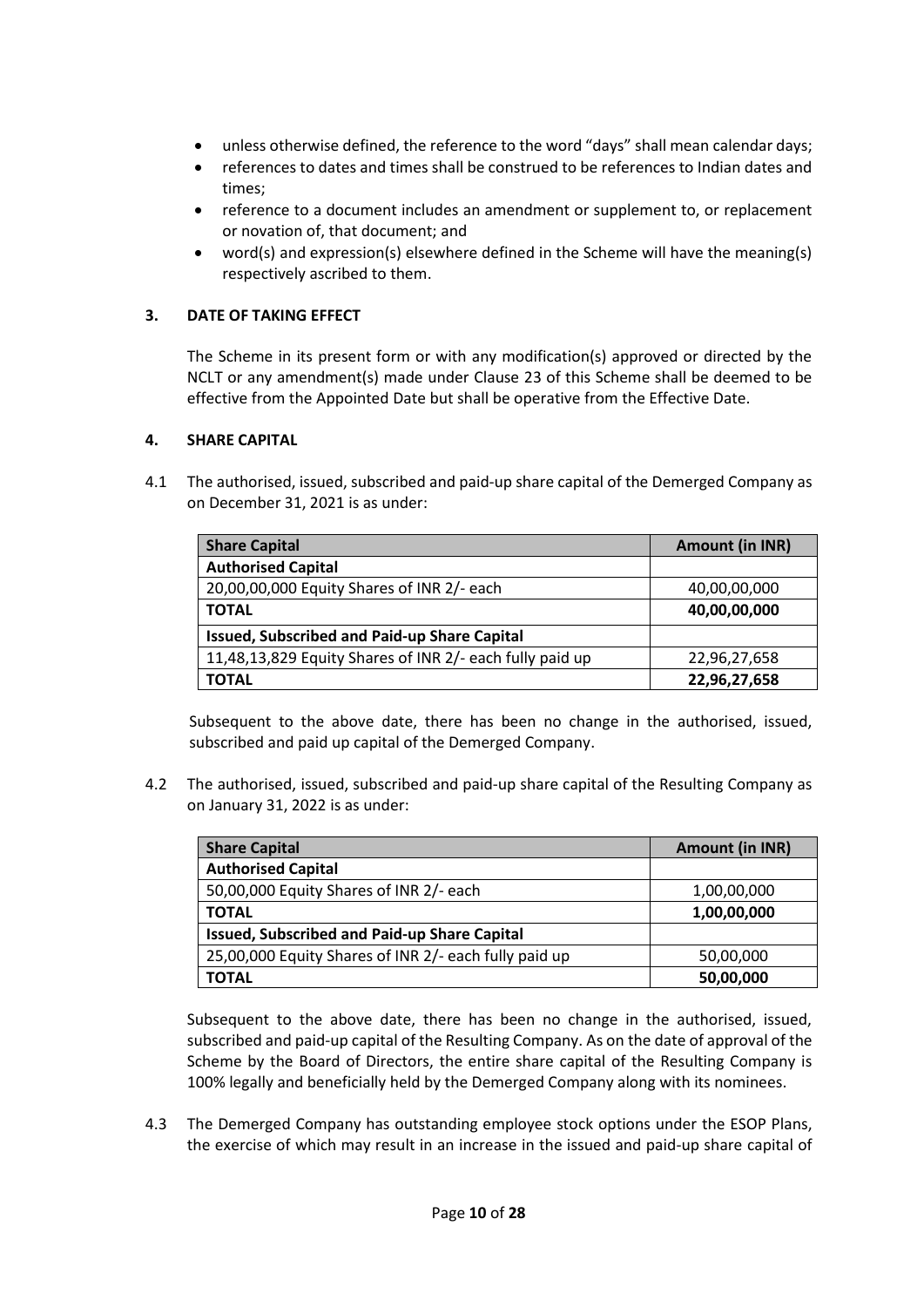the Demerged Company.

4.4 The Demerged Company may, from time to time, in accordance with the Act, rules and regulations framed by the SEBI including the SEBI (Issue of Capital and Disclosure Requirements) Regulations, 2018 and other Applicable Laws, issue securities to any persons (including by way of a rights issue, preferential allotment or bonus issue).

#### **PART B**

## **DEMERGER OF THE DEMERGED UNDERTAKING FROM THE DEMERGED COMPANY INTO THE RESULTING COMPANY**

#### **5. TRANSFER AND VESTING OF THE DEMERGED UNDERTAKING**

- 5.1 Upon the Scheme becoming effective and with effect from the opening of business hours of the Appointed Date, and subject to the provisions of this Scheme and pursuant to Sections 230 to 232 of the Act, the whole of the Demerged Undertaking of the Demerged Company shall stand demerged in the Resulting Company on a going concern basis and all assets, liabilities, contracts, arrangements, Transferring Employees, Permits, licenses, records, no objection certificates, approvals, credentials, litigations, etc. of the Demerged Undertaking shall, without any further act, instrument or deed, stand transferred to and vested in or be deemed to have been transferred to and vested in the Resulting Company, so as to become as and from the Appointed Date, the assets, liabilities, contracts, arrangements, employees, Permits, licences, records, approvals, etc. of the Resulting Company by virtue of, and in the manner provided in this Scheme.
- 5.2 Without prejudice to the generality of the above and to the extent applicable, unless otherwise stated herein, with effect from the Appointed Date:
	- 5.2.1 with respect to the assets of the Demerged Undertaking that are movable in nature or are otherwise capable of being transferred by manual delivery or by paying over or endorsement and/or delivery, the same may be so transferred by the Demerged Company by operation of law without any further act or execution of an instrument with the intent of vesting such assets with the Resulting Company as on the Appointed Date.
	- 5.2.2 with respect to the assets of the Demerged Undertaking, other than those referred to in Clause 5.2.1 above, including all rights, title and interests in the agreements (including agreements for lease or license of the properties), contracts, investment in shares of any body corporate (excluding investments in SLL, Nirlep Appliances Private Limited and Hind Lamps Limited), fixed deposits, mutual funds, bonds and any other securities, sundry debtors, outstanding loans and advances, if any, recoverable in cash or in kind or for value to be received, bank balances, earnest moneys and deposits, if any, with Government, semi-Government, local and other authorities and bodies, customers and other persons, whether or not the same is held in the name of the Demerged Company, shall, without any further act, instrument or deed, be transferred to and vested in and/or be deemed to be transferred to and vested in the Resulting Company, with effect from the Appointed Date by operation of law as transmission, as the case may be, in favour of the Resulting Company. It is clarified that all agreements with customer,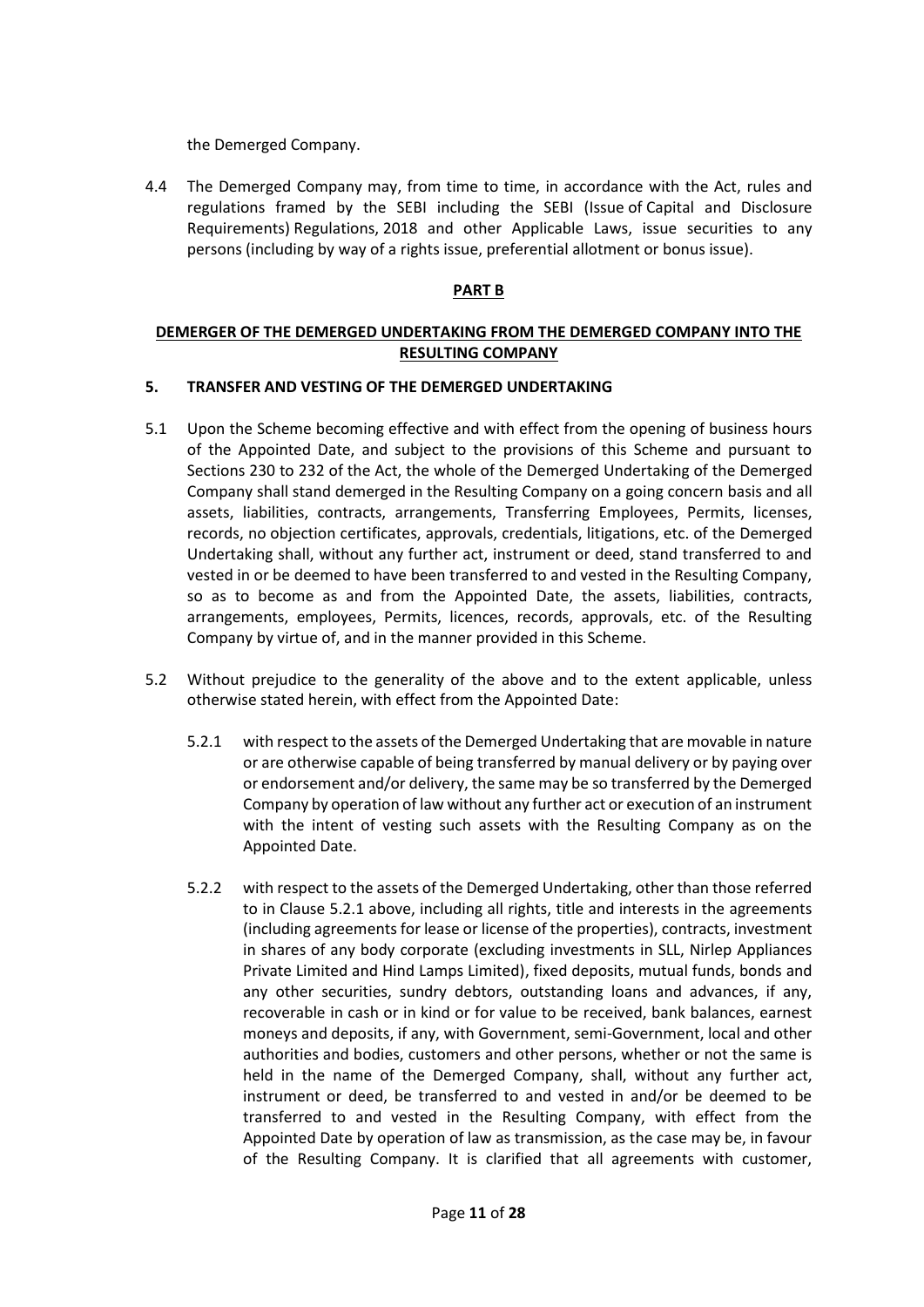agreements with SEBI, agreement with banks/funds, vendor agreements, software or third party licenses, statutory and regulatory permissions, environmental approvals and consents, registrations or other licenses and power of attorneys would get transferred to and vested in the Resulting Company, with effect from the Appointed Date by operation of law as transmission, as the case may be, in favour of the Resulting Company and shall have been deemed to have been entered into by the Resulting Company with such respective parties.

- 5.2.3 without prejudice to the aforesaid, all the immovable property whether or not included in the books of the Demerged Company pertaining to the Demerged Undertaking, whether freehold or leasehold (including but not limited to any other document of title, rights, interest and easements in relation thereto, and any shares in cooperative housing societies associated with such immoveable property) shall stand transferred to and be vested in the Resulting Company, with effect from the Appointed Date, without any act or deed to be done or executed by the Demerged Company and/or the Resulting Company. With regard to the licenses of the properties, the Resulting Company will enter into novation agreements, if it is so required.
- 5.2.4 all debts, liabilities, duties and obligations (debentures, bonds, notes and other debt securities), bank guarantees, performance guarantees, corporate guarantees, letters of credit including contingent liabilities of the Demerged Company in relation to and pertaining to the Demerged Undertaking shall, without any further act, instrument or deed or wherever required after following the due process prescribed by lenders/ Persons, be transferred to, and vested in, and/ or deemed to have been transferred to, and vested in, the Resulting Company, so as to become on and from the Appointed Date, the debts, liabilities, duties and obligations of the Resulting Company on the same terms and conditions as were applicable to the Demerged Company, and it shall not be necessary to obtain the consent of any Person who is a party to contract or arrangement by virtue of which such liabilities have arisen in order to give effect to the provisions of this Clause 5.
- 5.2.5 all the brands and trademarks pertaining to the Demerged Undertaking including registered and unregistered trademarks along with all rights of commercial nature including attached goodwill, title, interest, labels and brand registrations, copyrights, trademarks and all such other industrial and intellectual property rights of whatsoever nature pertaining to Demerged Undertaking shall be transferred to the Resulting Company, with effect from the Appointed Date. The Resulting Company shall take such actions as may be necessary and permissible to get the same transferred and/or registered in the name of the Resulting Company.
- 5.2.6 The vesting of the Demerged Undertaking, as aforesaid, shall be subject to the Encumbrances, if any, over or in respect of any of the assets or any part thereof, in respect of any financing, borrowings and/or debts pertaining to the Demerged Undertaking which shall be transferred to the Resulting Company, provided however that such Encumbrances shall be confined only to the relevant assets of the Demerged Undertaking or part thereof on or over which they are subsisting on and no such Encumbrances shall extend over or apply to any other asset(s) of the Resulting Company. Any reference in any security documents or arrangements (to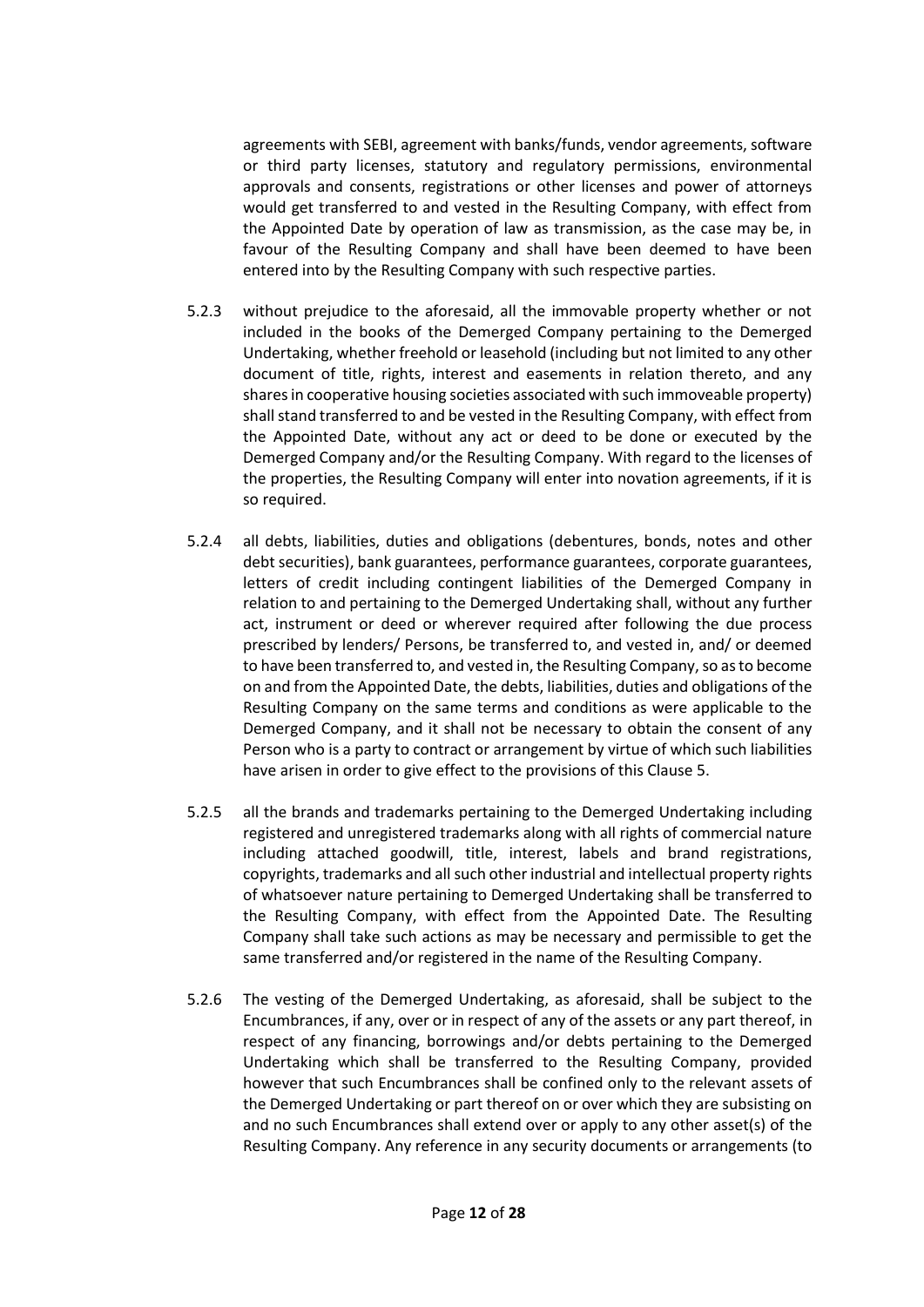which the Demerged Company is a party) related to any assets of the Demerged Undertaking shall be so construed to the end and intent that such security shall not extend, nor be deemed to extend, to any of the other asset(s) of the Resulting Company. Similarly, the Resulting Company shall not be required to create any additional security over assets vested under this Scheme for any loans, debentures, deposits or other financial assistance already availed of/to be availed of by it, and the Encumbrances in respect of such indebtedness of the Resulting Company shall not automatically extend or be deemed to extend or apply to the assets so vested.

- 5.2.7 Upon the Scheme being effective, the work experience, qualifications, capabilities, legacies and track record with Government/Non-Government agencies/bodies, contracts with clients and with vendors (including technical parameters, past performance, track record, financials, etc.) of the Demerged Company acquired by reason of the completion of various projects and works pertaining to the Demerged Undertaking and certificates of completion of projects or works pertaining to the Demerged Undertaking issued by the clients of the Demerged Company shall be deemed to be part of and belonging to the Resulting Company and shall for all purposes be regarded as the work experience, credentials and qualification, capabilities and legacies (including technical parameters, past performance, track record, financials etc.) and certificates of completion of the Resulting Company.
- 5.2.8 On and from the Effective Date and till such time that the name of the bank accounts of the Demerged Company pertaining to the Demerged Undertaking, if any, has been replaced with that of the Resulting Company, the Resulting Company shall be entitled to maintain and operate the bank accounts of the Demerged Undertaking in the name of the Demerged Company and for such time as may be determined to be necessary by the Resulting Company. All cheques and other negotiable instruments, payment orders received or presented for encashment which are in the name of the Demerged Company and pertaining to the Demerged Undertaking after the Effective Date shall be accepted by the bankers of the Resulting Company and credited to the account of the Resulting Company, if presented by the Resulting Company.
- 5.2.9 Without prejudice to the foregoing provisions of this Scheme, the Demerged Company and/or the Resulting Company shall be entitled to apply to the Appropriate Authorities as are necessary under any law for such consents, approvals and sanctions which the Resulting Company may require and execute any and all instruments or documents and do all the acts and deeds as may be required, including filing of necessary particulars and/or modification(s) of charge, with the concerned RoC or filing of necessary applications, notices, intimations or letters with any Appropriate Authority or Person, to give effect to the above provisions. Additionally, at the election of the Demerged Company and the Resulting Company, immovable properties forming a part of the Demerged Undertaking may be assigned, not by virtue of this Scheme, but by way of separate deeds of conveyance, so as to give effect to the above provisions of the Scheme.

## **6. PERMITS**

6.1 With effect from the Appointed Date, all the Permits held or availed of by, and all rights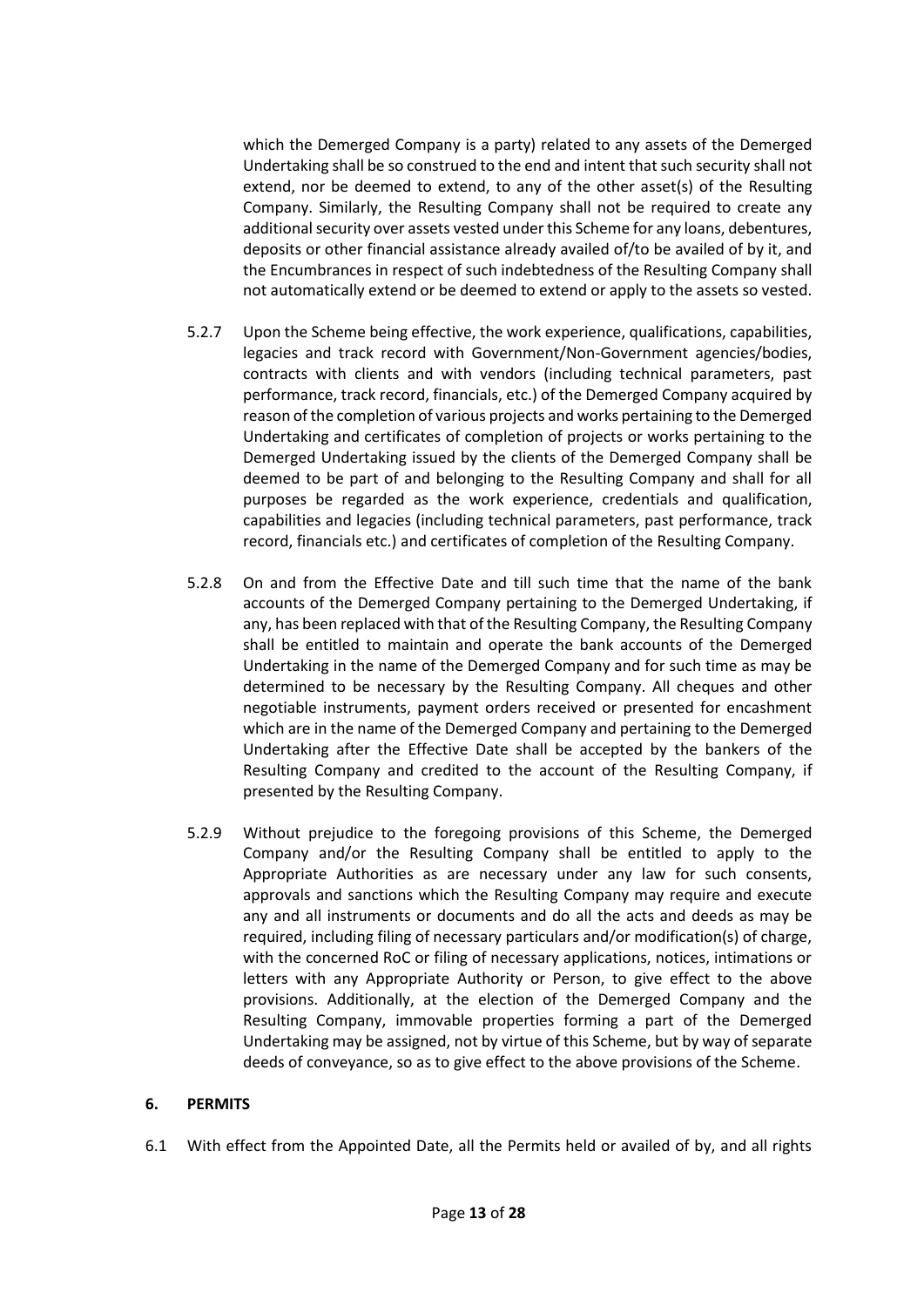and benefits that have accrued to, the Demerged Company pertaining to the Demerged Undertaking, pursuant to the provisions of Sections 230 to 232 of the Act, shall be transferred to and vested in the Resulting Company and the concerned licensor and grantors of such Permits shall endorse where necessary, and record the Resulting Company on such Permits so as to empower and facilitate the approval and vesting of the Demerged Undertaking in the Resulting Company and continuation of operations pertaining to the Demerged Undertaking in the Resulting Company without any hindrance, and shall stand transferred to and vested in or be deemed to have been transferred to, and vested in, and be available to, the Resulting Company so as to become as and from the Appointed Date, the Permits, estates, assets, rights, title, interests and authorities of the Resulting Company and shall remain valid, effective and enforceable on the same terms and conditions to the extent permissible in Applicable Laws.

6.2 Upon the Effective Date and until the Permits are transferred, vested, recorded, effected, and/or perfected, in the record of the Appropriate Authority, in favour of the Resulting Company, the Resulting Company is authorized to carry on business in the name and style of the Demerged Company, and under the relevant license and/or permit and/or approval, as the case may be, and the Resulting Company shall keep a record and/or account of such transactions.

## **7. CONTRACTS, DEEDS, APPROVALS, EXEMPTIONS, ETC.**

- 7.1 Subject to the other provisions of the Scheme, all contracts, guarantees, deeds, bonds, agreements, arrangements and other instruments of whatsoever nature in relation to the Demerged Undertaking, to which the Demerged Company is a party and which is subsisting or having effect on or immediately before the Appointed Date shall remain in full force and effect against or in favour of the Resulting Company and shall be binding on and be enforceable by and against the Resulting Company as fully and effectually as if the Resulting Company had at all material times been a party or beneficiary or obligee thereto. The Resulting Company will, if required, enter into a novation agreement, sub-contracting agreement, deeds, writings or confirmations in relation to such contracts, deeds, bonds, agreements, arrangements and other instruments as stated above and, if required, cause such contracts, deeds, bonds, agreements, arrangements and other instruments as stated above to be formally taken on record/ recognised by the Appropriate Authorities.
- 7.2 Without prejudice to the other provisions of this Scheme and notwithstanding the fact that vesting of the Demerged Undertaking of the Demerged Company occurs by virtue of this Scheme, the Demerged Company and/or the Resulting Company may, at any time in accordance with the provisions hereof, if so required under any Applicable Law or otherwise, take such actions and execute such deeds (including deeds of adherence), confirmations, other writings or tripartite arrangements with any party to any contract or arrangement to which the Demerged Company is a party or any writings as may be necessary in order to give effect to the provisions of this Scheme. The Resulting Company shall under the provisions of this Scheme, be deemed to be authorized to execute any such writings on behalf of the Demerged Company, to carry out or perform all such formalities or compliances referred to above on the part of the Demerged Company pertaining to Demerged Undertaking.
- 7.3 On and from the Effective Date, and thereafter, the Resulting Company shall be entitled to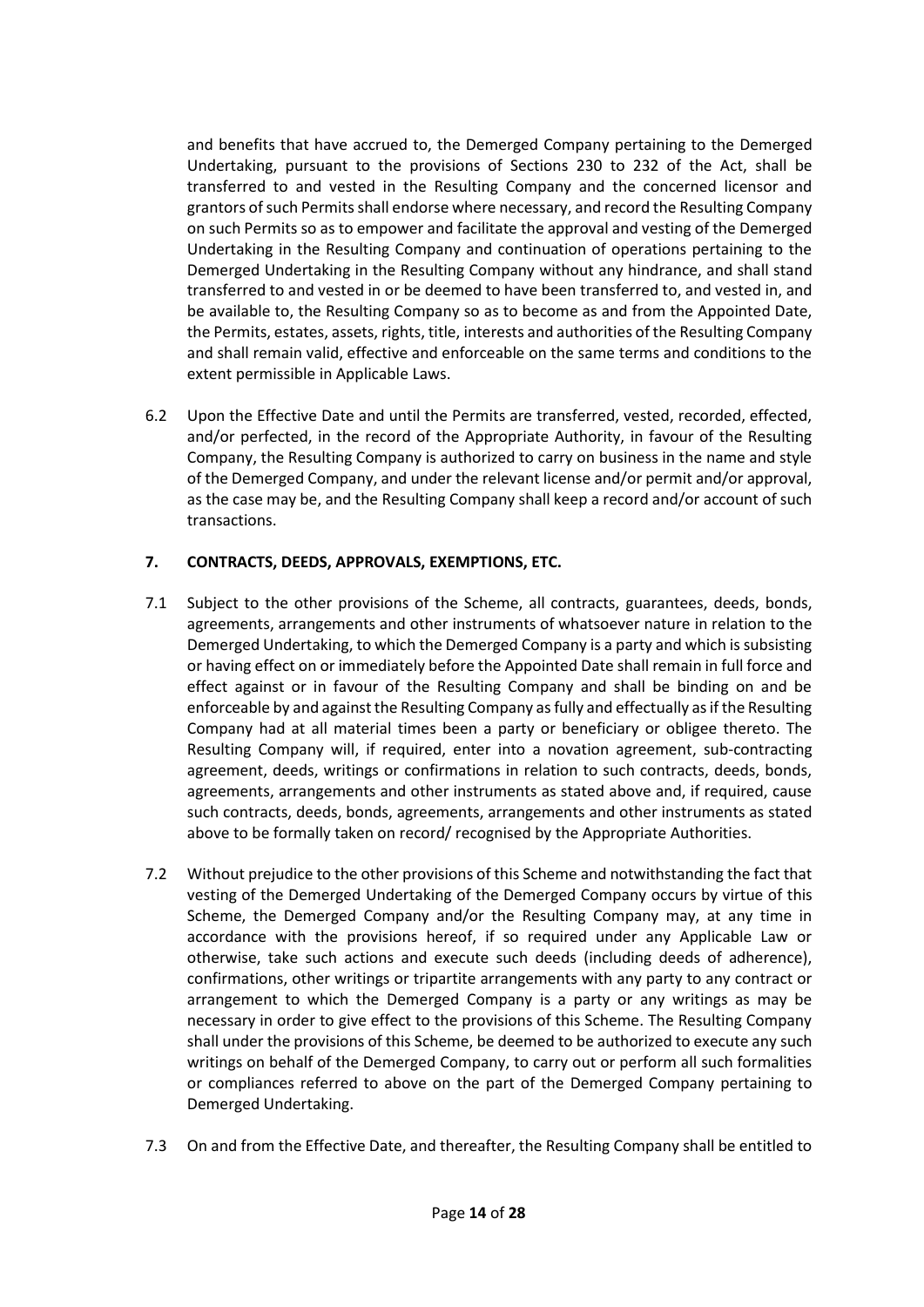enforce all pending contracts and transactions and to accept stock returns and issue credit notes in respect of the Demerged Company, in relation to or in connection with the Demerged Undertaking, in the name of the Resulting Company in so far as may be necessary until the transfer of rights and obligations of the Demerged Undertaking to the Resulting Company under this Scheme have been given effect to under such contracts and transactions.

7.4 In an event where any contracts, agreements, arrangements and other instruments of whatsoever nature pertaining to the Demerged Undertaking are not transferrable for any reasons, the Demerged Company shall sub-contract such contracts to the Resulting Company by entering into applicable agreements/ deeds as per the Applicable Law. In such cases, the Resulting Company, if required shall indemnify the Demerged Company for any risks or loss or reward associated with such contracts sub-contracted. Further, if any contracts, agreements, arrangements and other instruments of whatsoever nature pertaining to the Demerged Undertaking are not transferrable for any reasons and cannot be sub-contracted to the Resulting Company then, the Resulting Company shall allow the Demerged Company the right to use such performance qualifications, technical experience and credentials, if required, which will be transferred to the Resulting Company pursuant to this Scheme to complete/ implement only such contracts, agreements, arrangements.

## **8. LEGAL PROCEEDINGS**

- 8.1 Upon the coming into effect of this Scheme, proceedings relating to the Demerged Undertaking shall not abate or be discontinued or be in any way prejudicially affected by reason of this Scheme or by anything contained in this Scheme but shall be continued and be enforced by or against the Resulting Company with effect from the Effective Date in the same manner and to the same extent as would or might have been continued and enforced by or against the Demerged Company.
- 8.2 The Resulting Company: (a) shall be replaced/added as party to such proceedings relating to the Demerged Undertaking; and (b) shall prosecute or defend such proceedings at its own cost and the liability of the Demerged Company shall consequently stand nullified.
- 8.3 It is clarified that except as otherwise provided herein, the Demerged Company shall in no event be responsible or liable in relation to any proceedings relating to the Demerged Undertaking that stand transferred to the Resulting Company.

# **9. STAFF & EMPLOYEES**

9.1 Upon the effectiveness of this Scheme, the Resulting Company undertakes to engage, without any interruption in service, all Transferring Employees, on the terms and conditions not less favourable than those on which they are engaged by the Demerged Company. The Resulting Company undertakes to continue to abide by any agreement/settlement or arrangement, if any, entered into or deemed to have been entered into by the Demerged Company with any of the aforesaid Transferring Employees or union representing them. The Resulting Company agrees that the services of all such Transferring Employees with the Demerged Company prior to the demerger shall be taken into account for the purposes of all existing benefits to which the said Transferring Employees may be eligible, including for the purpose of payment of any retrenchment compensation, gratuity and other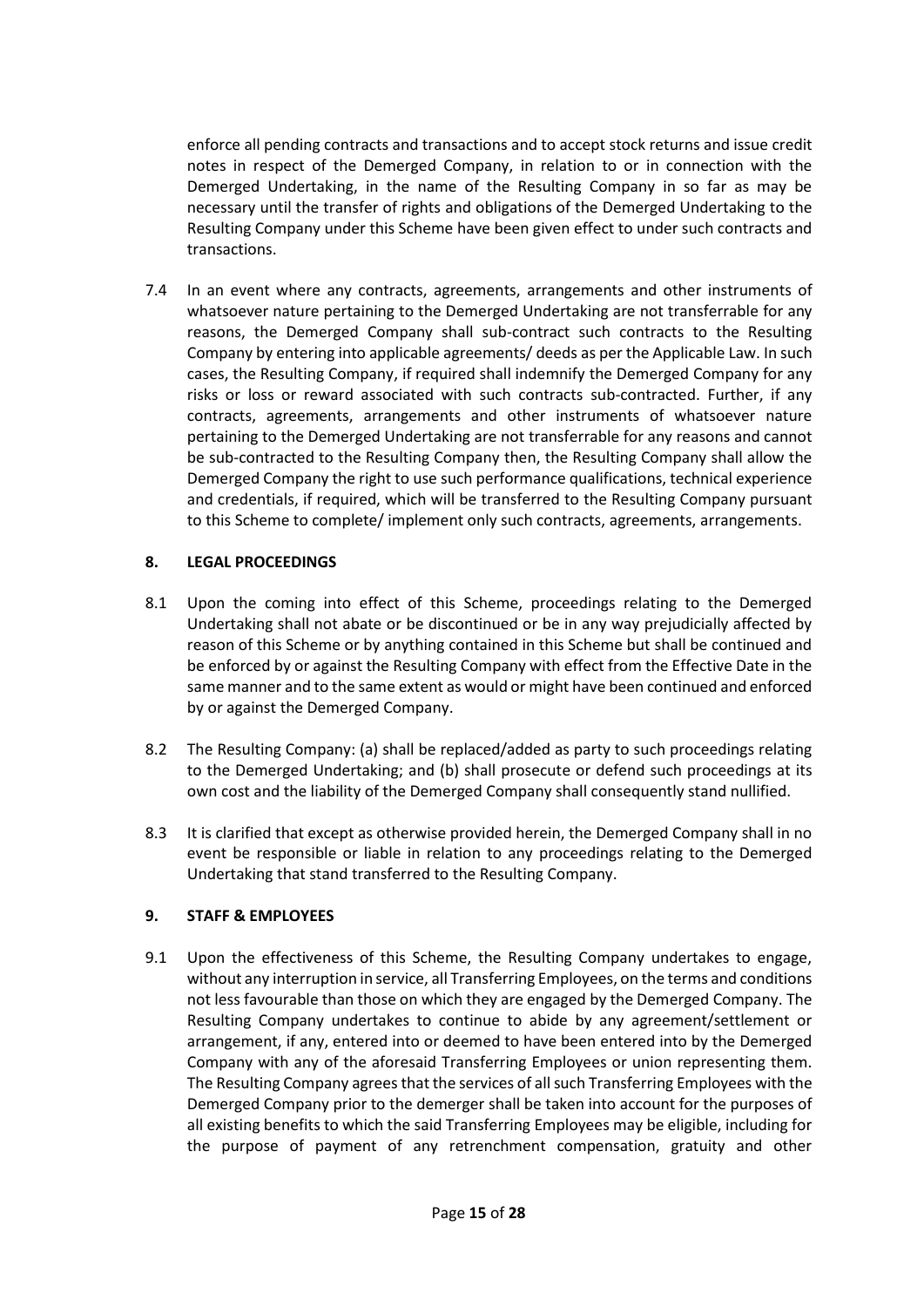retiral/terminal benefits and to this effect the accumulated balances, if any, standing to the credit of such Transferring Employees in the existing provident fund, gratuity fund and superannuation fund of which they are members will be transferred to such provident fund, gratuity fund and superannuation funds nominated by the Resulting Company and/ or such new provident fund, gratuity fund and superannuation fund to be established in accordance with Applicable Law and caused to be recognized by the Appropriate Authorities, by the Resulting Company. The decision on whether or not Transferring Employee is part of the Demerged Undertaking, be decided by the Demerged Company, and shall be final and binding on all concerned.

9.2 Pending the transfer as aforesaid, the provident fund, the gratuity fund and superannuation fund dues of the said Transferring Employees would be continued to be deposited in the existing the provident fund, gratuity fund and superannuation fund respectively of the Demerged Company.

### 9.3 Employee stock options:

- 9.3.1 Upon the Scheme becoming effective, the Resulting Company shall formulate new special purpose employee stock option scheme by adopting the ESOP Plans of the Demerged Company, as modified in accordance with the variations mentioned in this Clause 9.3.
- 9.3.2 With respect to the Options granted by the Demerged Company to the eligible employees of the Demerged Company (irrespective of whether they continue to be employees of the Demerged Company or become employees of the Resulting Company pursuant to this Scheme) under the ESOP Plans; and upon the Scheme becoming effective, the said eligible employees shall be issued 1 (one) stock option by the Resulting Company under the new special purpose employee stock option scheme for every 1 (one) ESOP outstanding as on the Effective Date in the Demerged Company, on terms and conditions similar to the ESOP Plans.
- 9.3.3 The Options granted by the Demerged Company under the ESOP Plans would continue to be held by the eligible employees irrespective of whether they continue to be employees of the Demerged Company or become employees of the Resulting Company. Upon the Scheme becoming effective, the Demerged Company shall, if required, take necessary steps to modify the ESOP Plans in a manner considered appropriate and in accordance with the Applicable Laws, in order to enable the continuance of the same in the hands of the eligible employees who become employees of the Resulting Company, subject to the approval of the Stock Exchanges and the relevant regulatory authorities, if any under Applicable Laws.
- 9.3.4 The existing exercise price of the Options of the Demerged Company shall be modified consequent to which the exercise price of the Options of the Demerged Company shall stand adjusted and the balance of the exercise price shall become the exercise price of the stock options issued by the Resulting Company.
- 9.3.5 The Demerged Company shall undertake applicable procedure for making a fair and reasonable adjustment to the exercise price as mentioned in Clause 9.3.4.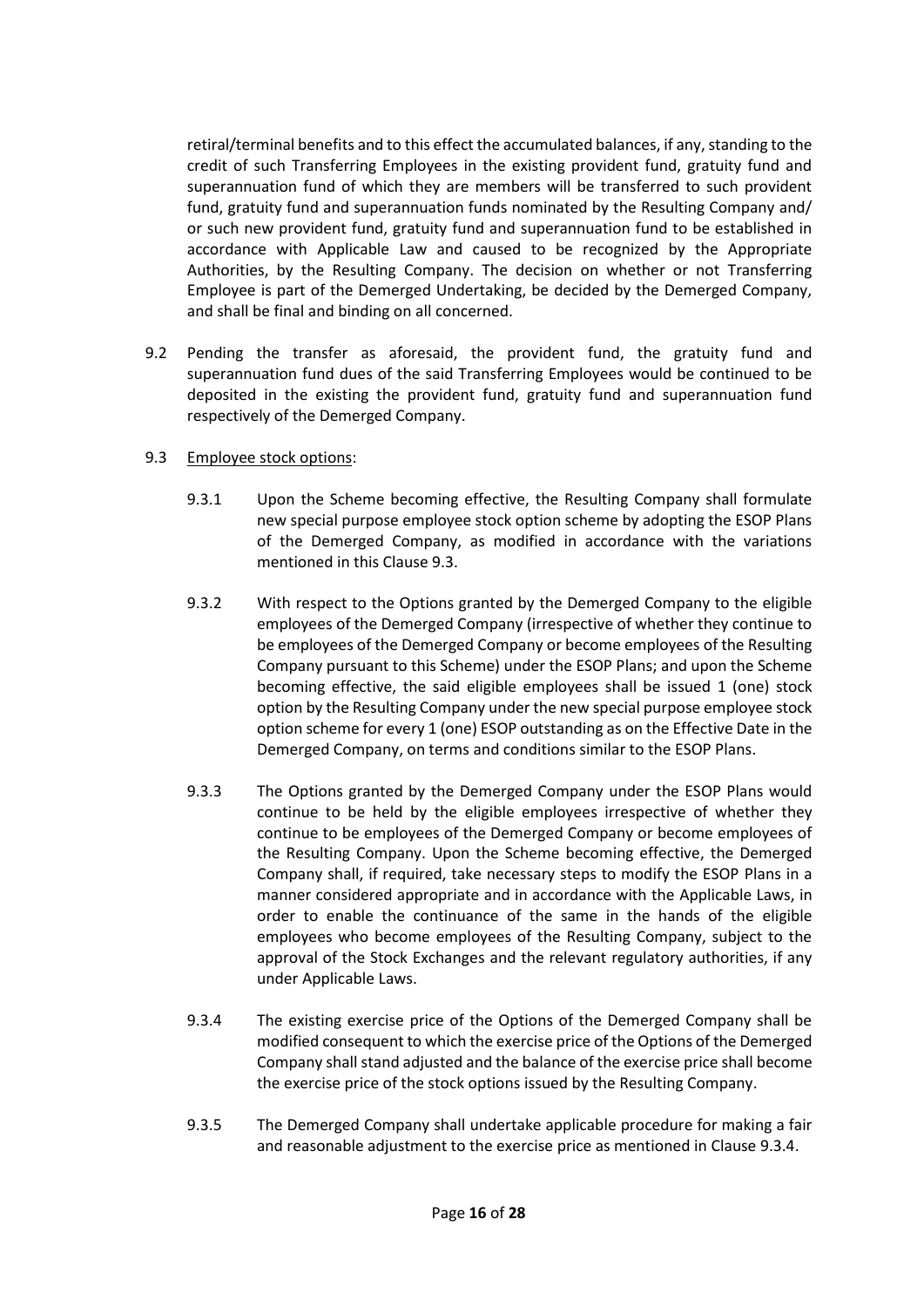9.3.6 While granting stock options, the Resulting Company shall take into account the period during which the employees held Options granted by the Demerged Company prior to the issuance of the stock options by the Resulting Company, for determining of minimum vesting period required for stock options granted by the Resulting Company, subject to Applicable Laws.

## **10. REORGANIZATION OF RESERVES OF THE DEMERGED COMPANY**

- 10.1 Upon Scheme becoming effective and with effect from the Appointed Date, entire balance amount standing to the credit of General Reserve of the Demerged Company as on the Appointed Date shall be reclassified and credited to Retained Earnings of the Demerged Company and shall, for all the purposes of Act, be treated at par with Retained Earnings as appearing in the Balance Sheet of the Demerged Company.
- 10.2 The approval of the Scheme by the shareholders of the Demerged Company shall be deemed to be sufficient for the purpose of effecting the reclassification as per Clause 10.1 above and no further resolution under any other applicable provisions of the Act would be required to be separately passed.

# **11. CONSIDERATION**

11.1 Upon the Scheme becoming effective and in consideration of and subject to the provisions of the Scheme, the Resulting Company shall without any application or deed, issue and allot New Equity Shares of face value of INR 2/- each, credited as fully paid up, to the extent indicated below, to the equity shareholders holding fully paid up equity shares of the Demerged Company and whose name appear in the register of members of the Demerged Company as on the Record Date or to such of their respective heirs, executors, administrators or other legal representatives or other successors in title as may be recognized by the Board of Directors of the Demerged Company in the following proportion, subject to the Clause 11.4 and Clause 11.5 of the Scheme:

*"1 equity share of the face value of INR 2 each fully paid-up of the Resulting Company shall be issued and allotted for every 1 equity share of face value INR 2 each fully paid up held by equity shareholders of the Demerged Company."*

- 11.2 The fractional entitlements, if any, shall be aggregated and held by the trust, nominated by the Board of the Resulting Company in that behalf, who shall sell such shares in the market at such price, within a period of 90 days from the date of allotment of shares, as per the Scheme and on such sale, shall pay to the Resulting Company, the net sale proceeds (after deduction of applicable taxes and other expenses incurred), whereupon the Resulting Company shall, subject to withholding tax, if any, distribute such sale proceeds to the concerned shareholders of Demerged Company in proportion to their respective fractional entitlements so sold by the trustee.
- 11.3 The New Equity Shares to be issued to the shareholders of the Demerged Company as above shall be subject to the provisions of the Memorandum of Association and Articles of Association of the Resulting Company. Further, the New Equity Shares issued shall rank *pari passu* with the existing equity shares of the Resulting Company in all respects including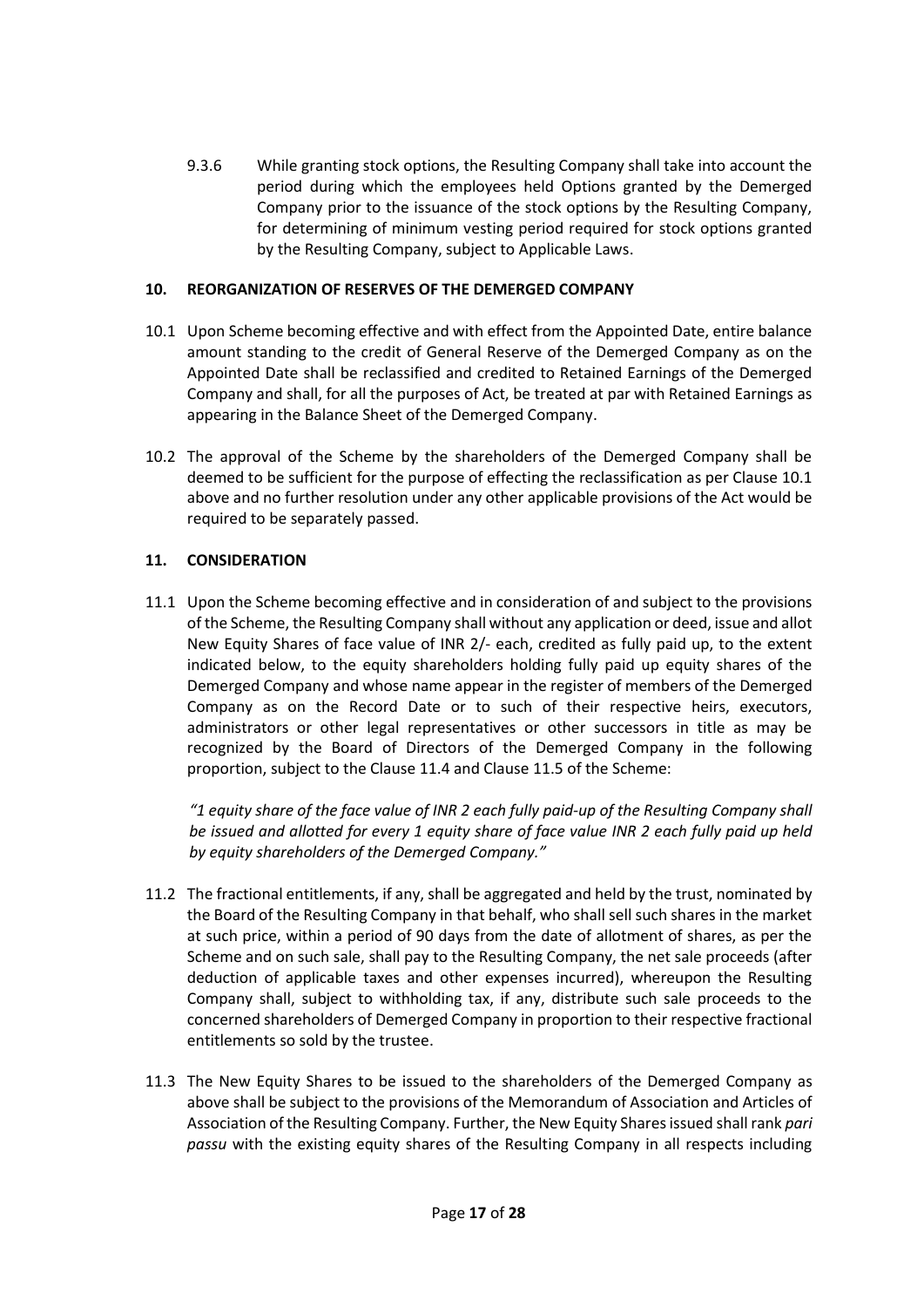dividends, if any that may be declared by the Resulting Company on or after the Scheme becoming effective, as the case may be.

- 11.4 The issue and allotment of the New Equity Shares to the shareholders of the Demerged Company as provided in Clause 11 of this Scheme, is an integral part of the Scheme, and shall be deemed to be carried out without requiring any further act on the part of the Resulting Company or its shareholders as if the procedure laid down under Section 62 of the Act and any other applicable provisions of the Act, were duly complied with.
- 11.5 The New Equity Shares to be issued and allotted by the Resulting Company to the shareholders of the Demerged Company shall be issued in dematerialized form. All the shareholders who hold shares of the Demerged Company in physical form shall also have the option to receive the equity shares, as the case may be, in dematerialized form provided the details of their account with the Depository Participant are intimated in writing to the Demerged Company and/or its Registrar on or before the Record Date. The shareholders who fail to provide such details shall be issued equity shares in physical form. Notwithstanding the above, if as per Applicable Laws, the Resulting Company is not permitted to issue and allot the new equity shares in physical form and it has still not received the demat account details of such shareholders of the Demerged Company, the Resulting Company shall issue and allot such shares in lieu of the new equity share entitlement of such shareholders, into a Demat Suspense account, which shall be operated by one of the directors of the Resulting Company, duly authorised in this regard, who shall upon receipt of appropriate evidence from such shareholders regarding their entitlements, will transfer from such Demat Suspense account into the individual demat account of such claimant shareholders, such number of shares as may be required in terms of this Scheme.
- 11.6 In the event that the Parties restructure their share capital by way of share split / consolidation / issue of bonus shares during the pendency of the Scheme, the share exchange ratio per Clause 11.1 shall be adjusted accordingly to take into account the effect of any such corporate actions.
- 11.7 Further, the Resulting Company shall, and to the extent required, take all the necessary steps and approvals required to increase its authorised share capital on or before the Effective Date for issuance of the New Equity Shares as per this Clause 11.
- 11.8 New Equity Shares to be issued by the Resulting Company pursuant to Clause 11.1 above in respect of such of the equity shares of the Demerged Company which are held in abeyance under the provisions of Section 126 of the Act or otherwise shall, pending allotment or settlement of dispute by order of Court or otherwise, also be kept in abeyance by the Resulting Company.

## **12. REDUCTION AND CANCELLATION OF THE EXISTING EQUITY SHARE CAPITAL OF THE RESULTING COMPANY**

12.1 Immediately with effect from the Effective Date and upon allotment of New Equity Shares by the Resulting Company, the entire pre-demerger paid up equity share capital, as on the Effective Date, of the Resulting Company ("**Resulting Company Cancelled Shares**") shall stand cancelled, extinguished and annulled on and from the Effective Date and the paid up capital of the Resulting Company to that effect shall stand cancelled and reduced, which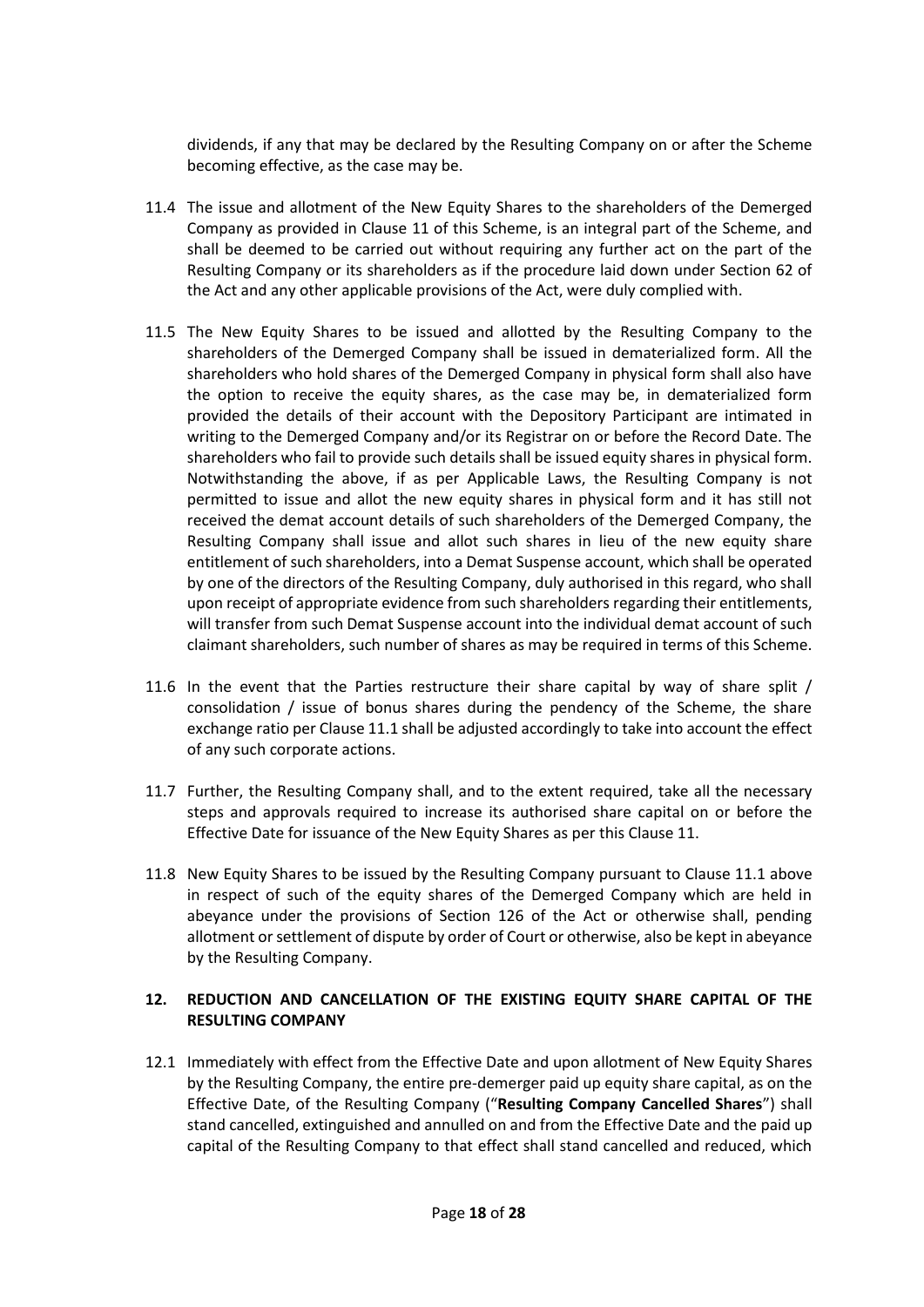shall be regarded as reduction of equity share capital of the Resulting Company, pursuant to Section 66 of the Act as also any other applicable provisions of the Act.

- 12.2 The reduction of the share capital of the Resulting Company shall be effected as an integral part of this Scheme itself, without having to follow the process under Sections 66 of the Act separately and the order of the Tribunal sanctioning this Scheme shall be deemed to be an order under Section 66 of the Act confirming the reduction.
- 12.3 On effecting the reduction of the share capital as stated in Clause 12.1 above, the share certificates in respect of the Resulting Company Cancelled Shares held by their respective holders shall also be deemed to have been cancelled.
- 12.4 On the Effective Date, the Resulting Company shall debit its share capital account in its books of account with the aggregate face value of the Resulting Company Cancelled Shares.
- 12.5 The capital reserve in the books of the Resulting Company shall be increased to the extent of the amount of Resulting Company Cancelled Shares.
- 12.6 Notwithstanding the reduction in the equity share capital of the Resulting Company, the Resulting Company shall not be required to add "And Reduced" as suffix to its name.

### **13. LISTING OF THE RESULTING COMPANY**

- 13.1 Resulting Company shall apply for listing of its equity shares on the Stock Exchanges in terms of and in compliance of SEBI Circular and other relevant provisions as may be applicable. The equity shares allotted by the Resulting Company in terms of Clause 11 above, pursuant to the Scheme, shall remain frozen in the depository system till listing/ trading permission is given by the designated stock exchange. Further, there shall be no change in the shareholding pattern of the Resulting Company between the date of issue of New Equity Shares pursuant to the Scheme and the listing of its equity shares which may affect the status of approval of the Stock Exchanges.
- 13.2 Resulting Company shall enter into such arrangements and give such confirmations and/or undertakings as may be necessary in accordance with Applicable Law for complying with the formalities of the Stock Exchanges.

#### **14. ACCOUNTING TREATMENT**

14.1 The Demerged Company and the Resulting Company shall account for the Scheme in their respective books/financial statements in accordance with applicable Indian Accounting Standards (Ind-AS) notified under the Companies (Indian Accounting Standards) Rules, 2015, and generally accepted accounting principles in India as amended from time to time including as provided herein below:

#### **Accounting treatment in the books of the Demerged Company:**

14.1.1 The demerger accounting will apply from the date on which all substantive approvals are received.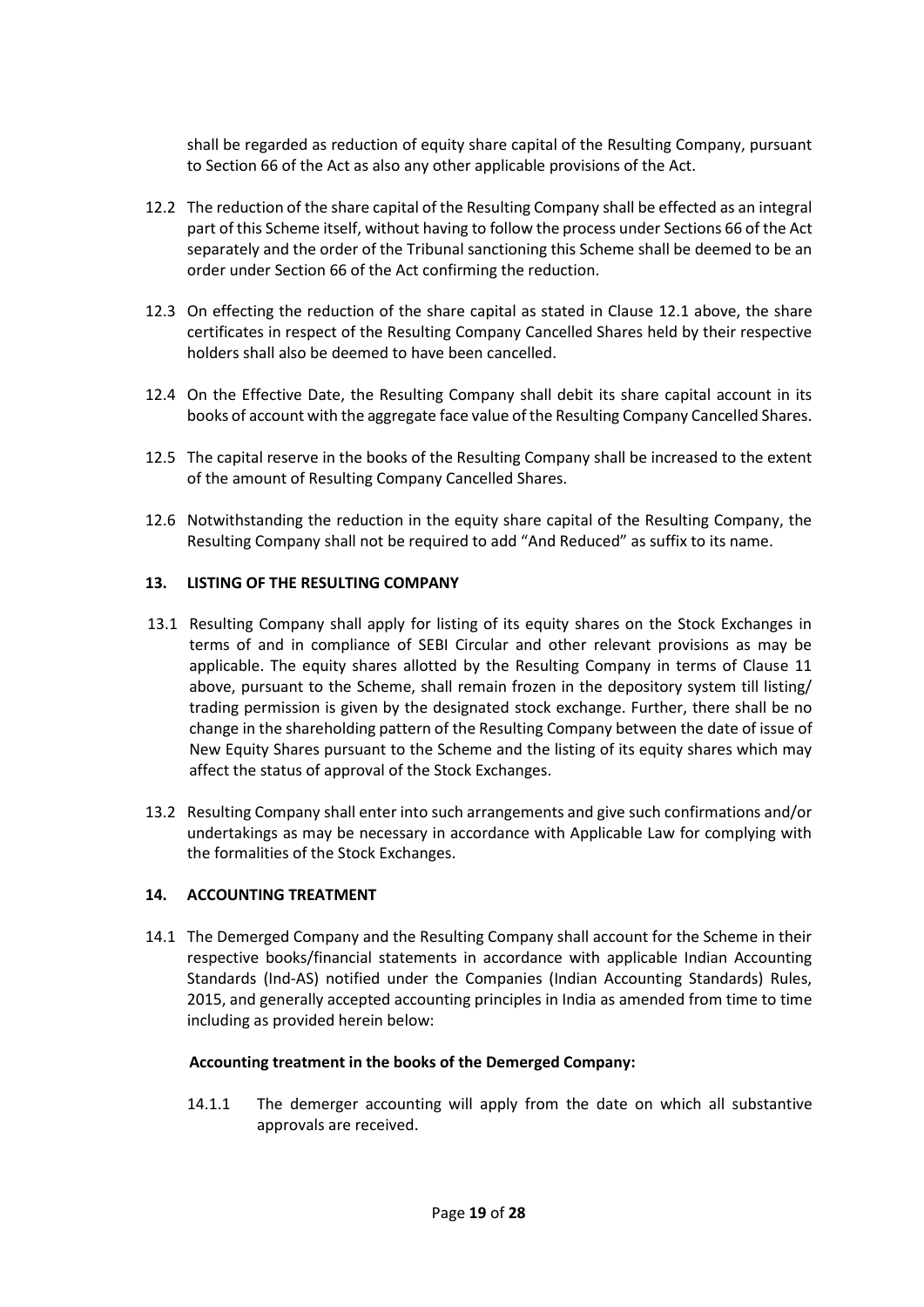- 14.1.2 The Demerged Company shall derecognise the carrying value of assets and liabilities pertaining to the Demerged Undertaking, transferred to and vested in the Resulting Company from the carrying value of assets and liabilities as appearing in its books.
- 14.1.3 The Demerged Company shall derecognise the carrying amount of investments in the Resulting Company cancelled pursuant to the Scheme.
- 14.1.4 Loans and advances, receivables, payables and other dues outstanding between the Demerged Company and the Resulting Company relating to the Demerged Undertaking will stand cancelled and there shall be no further obligation / outstanding in that behalf.
- 14.1.5 The excess/deficit if any, of the net assets transferred to the Resulting Company pursuant to Clause 14.1.2 after giving effect to investment cancellation as mentioned in Clause 14.1.3 and effect to elimination of balances as mentioned in Clause 14.1.4, shall be adjusted with the Retained Earnings of the Demerged Company.
- 14.1.6 Till the time demerger is effective and approved by the NCLT, the Resulting Company will be considered as a wholly owned subsidiary of the Demerged Company and thus consolidated financial statement from incorporation till the date the Scheme becomes effective will be prepared by the Demerged Company.

### **Accounting treatment in the books of the Resulting Company:**

- 14.1.7 The Resulting Company shall record the assets and liabilities pertaining to the Demerged Undertaking, transferred to and vested in it at their respective carrying values as appearing in the books of the Demerged Company.
- 14.1.8 Loans and advances, receivables, payables and other dues outstanding between the Demerged Company and the Resulting Company relating to the Demerged Undertaking will stand cancelled and there shall be no further obligation / outstanding in that behalf.
- 14.1.9 The Resulting Company shall credit to its share capital in its books of accounts the aggregate face value of equity shares issued by it to the shareholders of the Demerged Company pursuant to Clause 11 of this Scheme.
- 14.1.10 The excess/deficit if any, of the net assets transferred to the Resulting Company pursuant to Clause 14.1.7 after giving effect to Clause 14.1.8 and Clause 14.1.9, shall be transferred to the Capital Reserve of the Resulting Company.
- 14.1.11 In case of any difference in accounting policy between the Demerged Company and the Resulting Company, the accounting policies followed by the Resulting Company shall prevail and the difference shall be adjusted appropriately as per the applicable Ind-AS.
- 14.1.12 The Resulting Company's share capital cancelled pursuant to Clause 12 shall be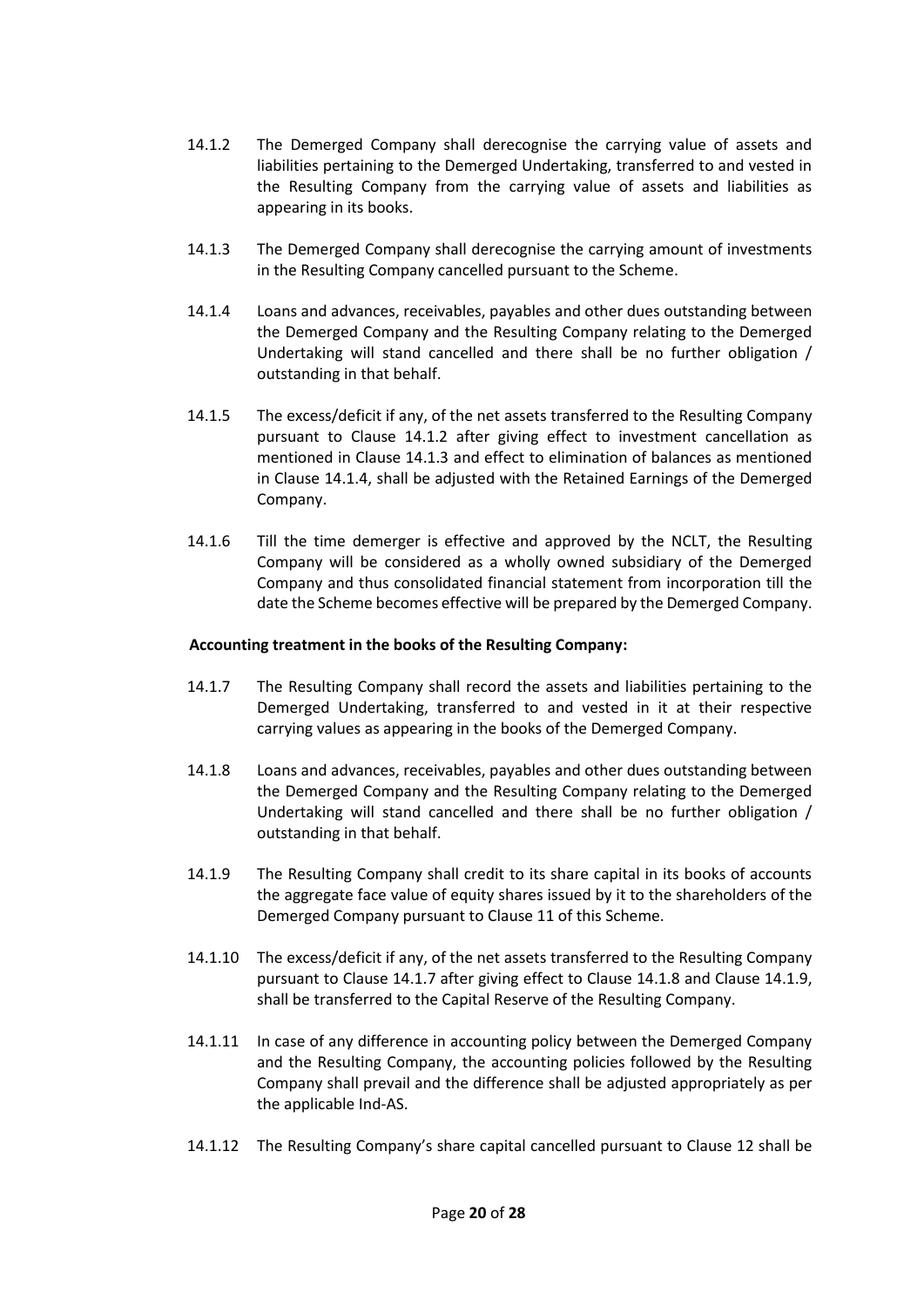credited to the Capital Reserve account.

14.1.13 On the Effective Date, the financial information in the financial statements in respect of prior periods will be restated as if the demerger had occurred from the beginning of the preceding period or the date of incorporation of the Resulting Company, whichever is later, irrespective of the actual date of the combination in accordance with Appendix C to Ind-AS 103.

## 14.2 **Accounting treatment for Tax purposes:**

It is further clarified that the Scheme set out herein in its present form duly approved by the NCLT shall be effective from the Appointed Date for tax purposes. Accordingly, the Demerged Company and the Resulting Company shall, for tax purposes, account for the Scheme and all its effects with effect from the Appointed Date.

## **15. TAXES/ DUTIES / CESS ETC.**

- 15.1 The unutilized credits relating to excise duties, sales tax, service tax, VAT, GST or any other Taxes by whatever name called as applicable which remain unutilised in the electronic ledger of the Demerged Company pertaining to the Demerged Undertaking shall be transferred to and vest in the Resulting Company upon filing of requisite forms. Thereafter the unutilized credit so specified shall be credited to the electronic credit ledger of the Demerged Company and the input and capital goods shall be duly adjusted by the Resulting Company in its books of account.
- 15.2 After the Appointed Date, Taxes of whatsoever nature including advance tax, selfassessment tax, regular assessment taxes, tax deducted at source, GST, wealth tax, if any, paid by the Demerged Company pertaining to the Demerged Undertaking shall be treated as paid by the Resulting Company and it shall be entitled to claim the credit, refund, adjustment for the same as may be applicable notwithstanding that challans or records may be in the name of the Demerged Company.
- 15.3 All the Tax payments/compliances (including, but without limitation to income tax, service tax, excise duty, central sales tax, applicable state value added tax, etc.) whether by way of tax deducted at source, advance tax, all earnest monies, security deposits provisional payments, payment under protest, or otherwise howsoever, by the Demerged Company pertaining to the Demerged Undertaking after the Appointed Date, shall be deemed to be paid by the Resulting Company and shall, in all proceedings, be dealt with accordingly.
- 15.4 Further, any tax deducted at source by the Demerged Company pertaining to the Demerged Undertaking on transactions with the Resulting Company, if any (from Appointed Date to Effective Date) shall be deemed to be advance tax paid or tax deposited by the Resulting Company and shall, in all proceedings, be dealt with accordingly in the hands of the Resulting Company (including but not limited to grant of such tax deposited as credit against total tax payable by the Resulting Company while filing consolidated return of income on or after Appointed Date).
- 15.5 Upon Scheme becoming effective, the Demerged Company and the Resulting Company are expressly permitted to revise their financial statements and its income tax returns along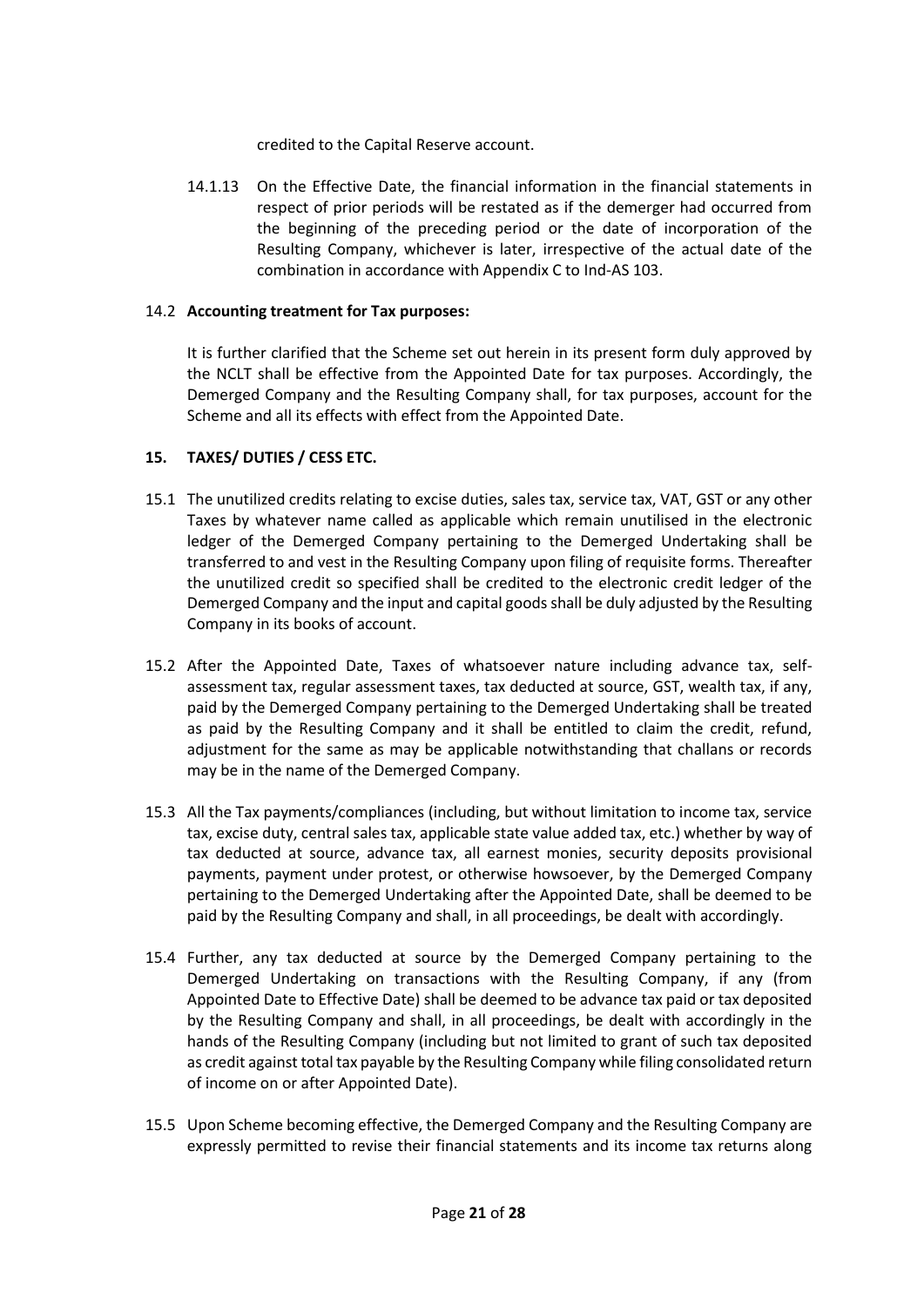with prescribed forms, filings and annexures under the Income-Tax Act, 1961 and other statutory returns, including but not limited to tax deducted/collected at source returns, service tax returns, excise tax returns, sales tax/VAT/GST returns, as may be applicable. The Resulting Company has expressly reserved the right to make such provision in its returns and to claim refunds, advance tax credits, credit of tax deducted at source, credit of foreign taxes paid/withheld, etc., if any, as may be required for the purposes of/consequent to implementation of the Scheme. All compliances done by the Demerged Company pertaining to the Demerged Undertaking will be considered as compliances by the Resulting Company.

- 15.6 It is hereby clarified that there are no accumulated business losses and unabsorbed depreciation as per tax books of the Demerged Company as on the Appointed Date pertaining to the Demerged Undertaking being eligible to be transferred and carried forward to the Resulting Company.
- 15.7 It is hereby clarified that in case of any benefits, incentives, grants, subsidies, etc. under Income-tax Act, 1961, service tax laws, excise duty laws, central sales tax, applicable state value added tax laws, any incentive scheme or policies or any other applicable laws/regulations dealing with Taxes/duties/levies due to the Demerged Company pertaining to the Demerged Undertaking shall stand vested to the Resulting Company upon this Scheme becoming effective. However, the tax liabilities and tax demands or refunds received or to be received by the Demerged Company for a period prior to the Appointed Date in relation to the Demerged Undertaking shall not be transferred as part of the Demerged Undertaking to the Resulting Company.
- 15.8 All Tax assessment proceedings/appeals of whatsoever nature by or against the Demerged Company pertaining to the Demerged Undertaking pending and/or arising shall be continued and/or enforced until the Effective Date by the Demerged Company.

## **16. SAVING OF CONCLUDED TRANSACTIONS**

The transfer and vesting of the Demerged Undertaking into the Resulting Company as above and the continuance of proceedings by or against the Resulting Company shall not affect any transaction or proceedings already concluded on and after the Appointed Date till the Effective Date, to the end and intent that the Resulting Company accepts and adopts all acts, deeds and things done and executed by the Demerged Company in relation to the Demerged Undertaking, in respect thereto as done and executed on behalf of the Resulting Company.

## **PART C**

## **GENERAL TERMS AND CONDITIONS**

## **17. REMAINING BUSINESS**

17.1 The Remaining Business and all the assets, investments, liabilities and obligations of the Demerged Company, shall continue to belong to and be vested in and be managed by the Demerged Company.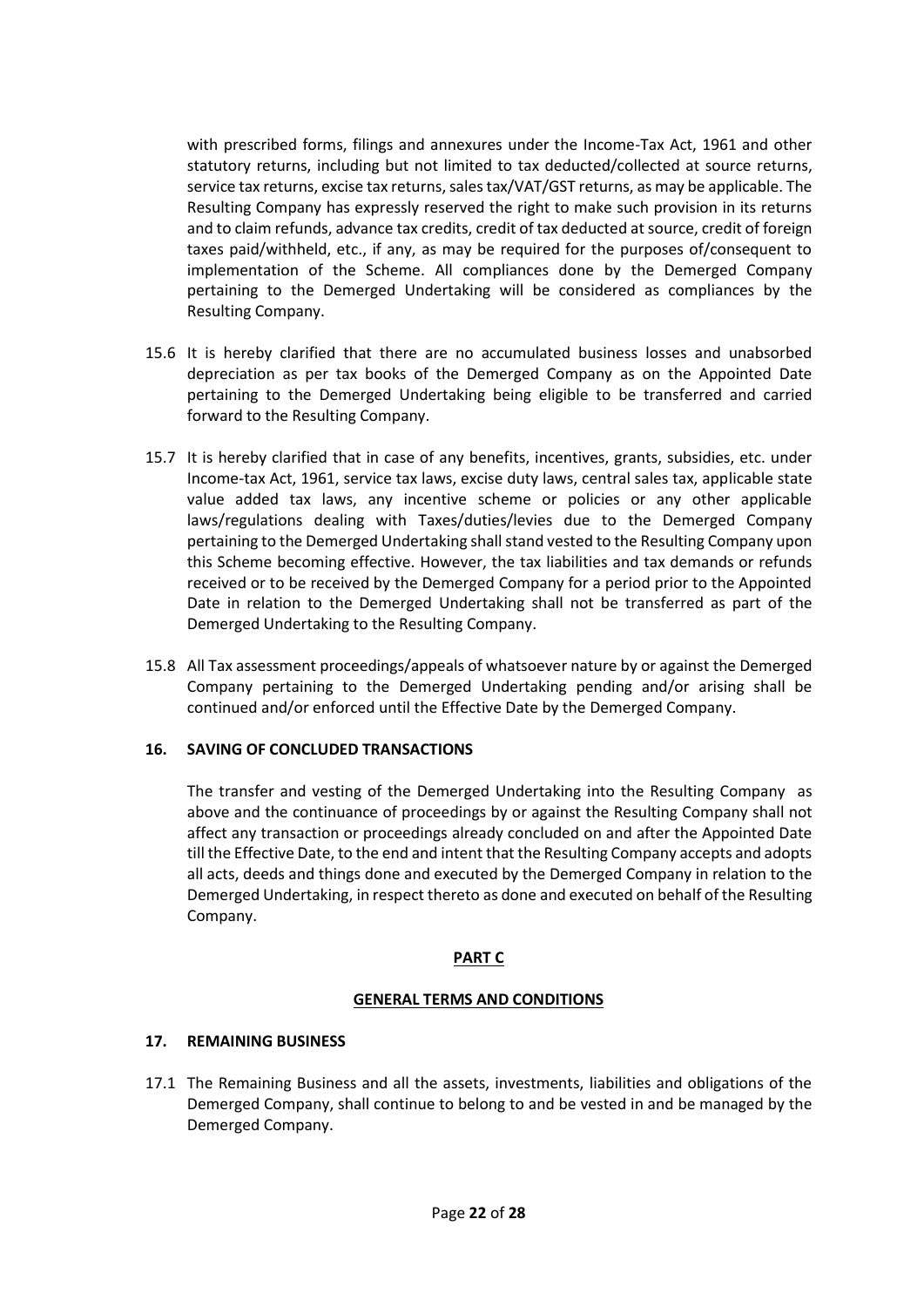- 17.2 All legal, Taxation and/or other proceedings by or against the Demerged Company under any statute, whether pending on the Effective Date or which may be instituted at any time thereafter and relating to the Remaining Business of the Demerged Company (including those relating to any property, right, power, liability, obligation or duties of the Demerged Company in respect of the Remaining Business) shall be continued and enforced against the Demerged Company. The Resulting Company shall in no event be responsible or liable in relation to any such legal or other proceedings in relation to the Remaining Business.
- 17.3 If proceedings are taken against the Resulting Company in respect of matters referred to in Clause 17.1 above relating to the Remaining Business, it shall defend the same in accordance with the advice of the Demerged Company and at the cost of the Demerged Company, and the latter shall reimburse and indemnify the Resulting Company, against all liabilities and obligations incurred by the Resulting Company in respect thereof.
- 17.4 If proceedings are taken against the Demerged Company in respect of matters referred to in Clause 17.1 above relating to the Demerged Undertaking, it shall defend the same in accordance with the advice of the Resulting Company and at the cost of the Resulting Company, and the latter shall reimburse and indemnify the Demerged Company, against all liabilities and obligations incurred by the Demerged Company in respect thereof.

## **18. DIVIDENDS**

- 18.1 During the pendency of the Scheme, the Parties shall be entitled to declare and pay dividends, to their respective shareholders in consistent with the past practice or in ordinary course of business, whether interim or final. Any other dividend shall be recommended/declared only by the mutual consent of the concerned Parties.
- 18.2 It is clarified that the aforesaid provisions in respect of declaration of dividends (whether interim or final) are enabling provisions only and shall not be deemed to confer any right on any shareholder of the Parties to demand or claim or be entitled to any dividends which, subject to the provisions of the said Act, shall be entirely at the discretion of the respective Boards of the Parties as the case may be, and subject to approval, if required, of the shareholders of the Parties as the case may be.

## **19. CONDUCT OF BUSINESS/ TRANSACTIONS UPTO THE EFFECTIVE DATE BY THE DEMERGED COMPANY**

From the earlier of the: (i) Scheme being approved by the respective Board of Directors of the Demerged Company and the Resulting Company; and (ii) Appointed Date, and up to and including the Effective Date:

- 19.1 The Demerged Company (with respect to the Demerged Undertaking) shall be deemed to have been carrying on and shall carry on its business and activities and shall be deemed to have held and stood possessed of and shall hold and stand possessed of the assets for and on account of, and in trust for the Resulting Company.
- 19.2 The Demerged Company with respect to the Demerged Undertaking shall carry on their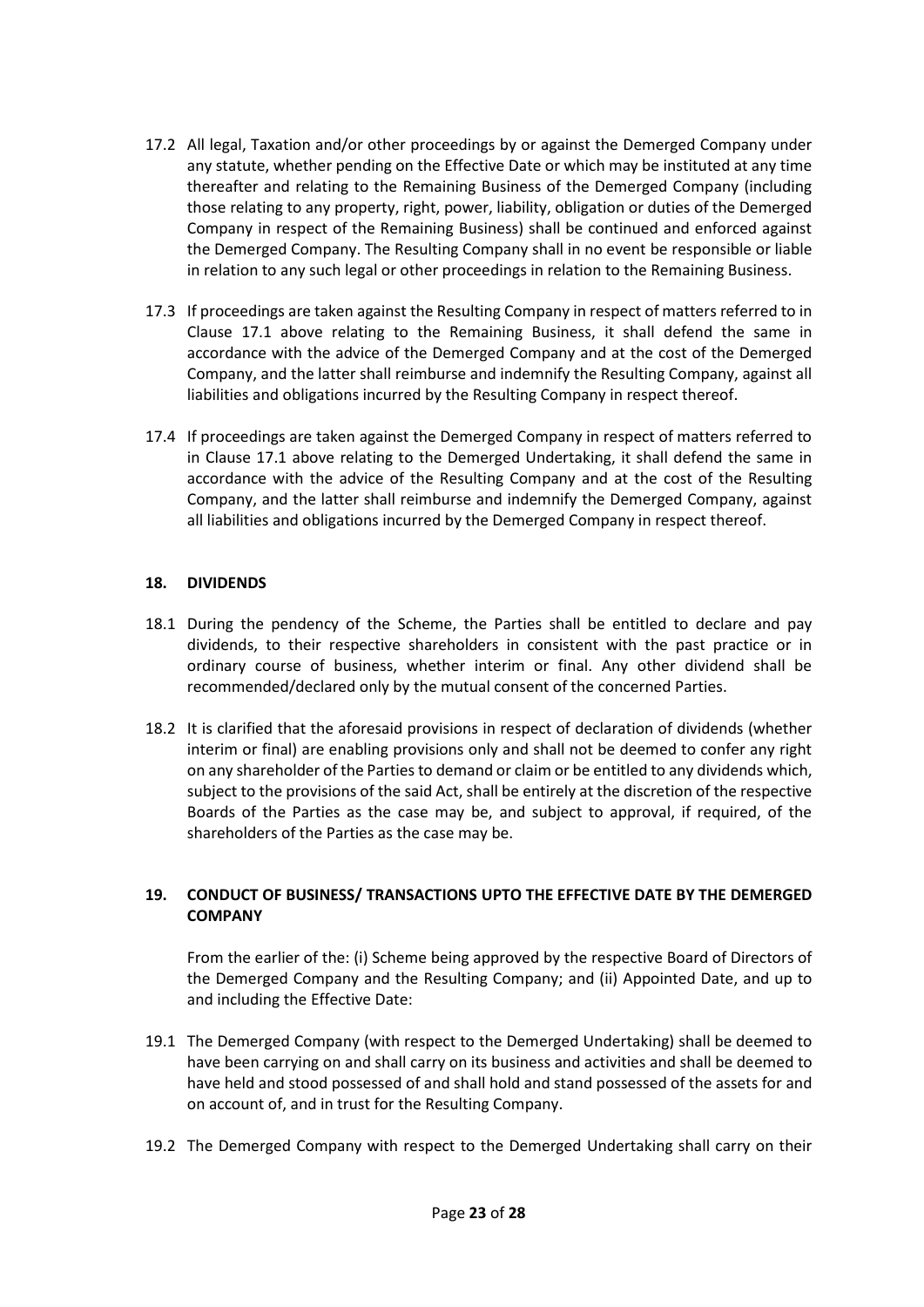business with reasonable diligence and business prudence and in the same manner as it had been doing hitherto, and shall not undertake any additional financial commitments of any nature whatsoever, borrow any amounts or incur any other liabilities or expenditure, issue any additional guarantees, indemnities, letters of comfort or commitment either for themselves or on behalf of its respective affiliates or associates or any third party, or sell, transfer, alienate, charge, mortgage or Encumber or deal in any of its properties/assets, except:

- 19.2.1 when the same is expressly provided in this Scheme; or
- 19.2.2 when the same is in the ordinary course of business as carried on, as on the date of filing of this Scheme in the NCLT; or
- 19.2.3 when written consent of the Resulting Company has been obtained in this regard.
- 19.3 The Demerged Company with respect to Demerged Undertaking shall not alter or substantially expand its business, or undertake except with the written concurrence of the Resulting Company: (i) any material decision in relation to its business and affairs and operations other than that in the ordinary course of business; (ii) any agreement or transaction (other than an agreement or transaction in the ordinary course of business); (iii) any new business, or discontinue any existing business or change the capacity of facilities other than that in the ordinary course of business; and (iv) any material amendment to contracts with customers or vendors of the Demerged Undertaking.
- 19.4 The Demerged Company with respect to Demerged Undertaking shall not vary the terms and conditions of employment of any of its Transferring Employees, except in the ordinary course of business or pursuant to any pre-existing obligation undertaken, except with the written concurrence of the Resulting Company.
- 19.5 The Demerged Company and/or the Resulting Company shall be entitled, pending the sanction of the Scheme, to apply to the Appropriate Authorities concerned as are necessary under any law for such consents, approvals and sanctions which the Resulting Company may require to carry on the business of the Demerged Company with respect to the Demerged Undertaking and to give effect to the Scheme.
- 19.6 With effect from the Appointed Date, all profits or income arising or accruing to the Demerged Company with respect to the Demerged Undertaking and all taxes paid thereon (including but not limited to advance tax, tax deducted at source, securities transaction tax, taxes withheld/ paid in a foreign country, etc.) or losses arising or incurred by the Demerged Company with respect to the Demerged Undertaking shall, for all purposes, be treated as and deemed to be the profits or income, taxes or losses, of the Resulting Company.
- 19.7 All loans raised and all liabilities and obligations incurred by the Demerged Company with respect to the Demerged Undertaking after the Appointed Date and prior to the Effective Date, shall, subject to the terms of this Scheme, be deemed to have been raised, used or incurred for and on behalf of the Resulting Company and to the extent they are outstanding on the Effective Date, shall also, without any further act or deed be and be deemed to become the debts, liabilities, duties and obligations of the Resulting Company.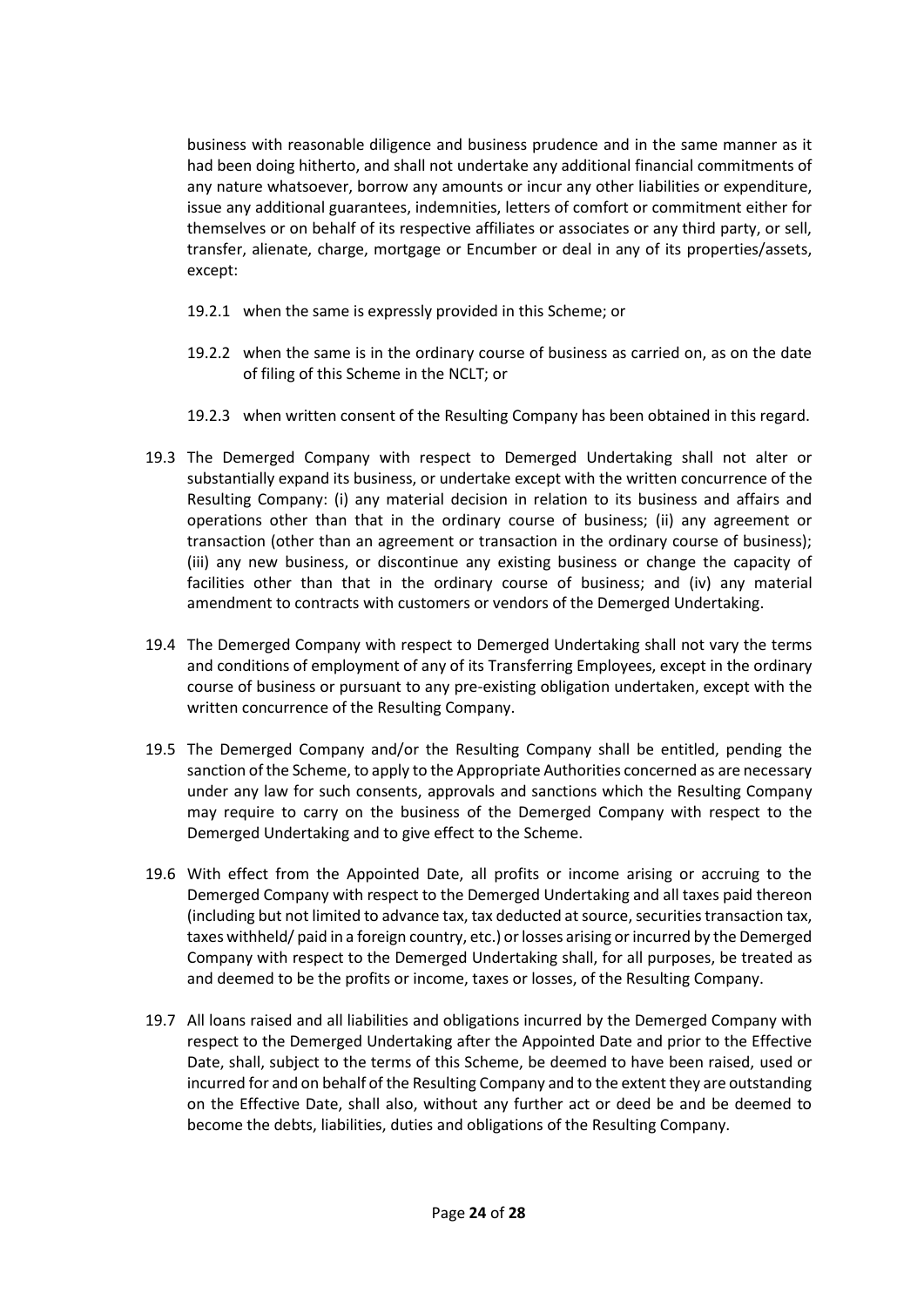19.8 For the purpose of giving effect to the order passed under Sections 230 to 232 and other applicable provisions of the Act in respect of this Scheme by the NCLT, the Resulting Company shall, at any time pursuant to the orders approving this Scheme, be entitled to get the recordal of the change in the legal right(s) upon the demerger of the Demerged Undertaking, in accordance with the provisions of Sections 230 to 232 of the Act. The Resulting Company shall always be deemed to have been authorized to execute any pleadings, applications, forms, etc., as may be required to remove any difficulties and facilitate and carry out any formalities or compliances as are necessary for the implementation of this Scheme. For the purpose of giving effect to the vesting order passed under Sections 230 to 232 of the Act in respect of this Scheme, the Resulting Company shall be entitled to exercise all rights and privileges, and be liable to pay all taxes and charges and fulfil all its obligations, in relation to or applicable to all immovable properties, including mutation and/or substitution of the ownership or the title to, or interest in the immovable properties which shall be made and duly recorded by the Appropriate Authority(ies) in favour of the Resulting Company pursuant to the sanction of the Scheme by the NCLT and upon the effectiveness of this Scheme in accordance with the terms hereof, without any further act or deed to be done or executed by the Demerged Companies as the case may be. It is clarified that the Resulting Company shall be entitled to engage in such correspondence and make such representations, as may be necessary, for the purposes of the aforesaid mutation and/ or substitution.

## **20. FACILITATION PROVISIONS**

- 20.1 Immediately upon the Scheme being effective, the Demerged Company and the Resulting Company shall enter into necessary arrangements including brand licensing agreements, sub-contracting agreements, sub-licensing agreements and shared services agreements, as may be necessary, *inter alia* in relation to use by the Resulting Company of brands pertaining to the PT PD Business, office space, infrastructure facilities, information technology services, employee/ staff, tax, audit, finance, secretarial, human resource service, security personnel, legal, administrative and other services, etc. of the Demerged Company, and so as to give full effect to the provisions of this Scheme, each, on such terms and conditions that may be agreed between the Parties and on payment of consideration on an arm's length basis and which are in the ordinary course of business.
- 20.2 Further, if required the Demerged Company will provide office facility management services for the Resulting Company by continuing to work with property manager, landlord, lessor, as may be appropriate in line with the existing arrangement. Status quo for existing operations and services of the Demerged Company shall be maintained.
- 20.3 It is clarified that approval of the Scheme by the shareholders of the Resulting Company under Sections 230 to 232 of the Act shall be deemed to have their approval under, Section 188 and other applicable provisions of the Act and Regulation 23 and other applicable regulations of the Securities and Exchange Board of India (Listing Obligations and Disclosure Requirements) Regulations, 2015 and that no separate approval of the Board and/or Audit Committee or shareholders shall be required to be sought by Resulting Company.

## **21. PROPERTY IN TRUST**

Notwithstanding anything contained in this Scheme, until any property, asset, license,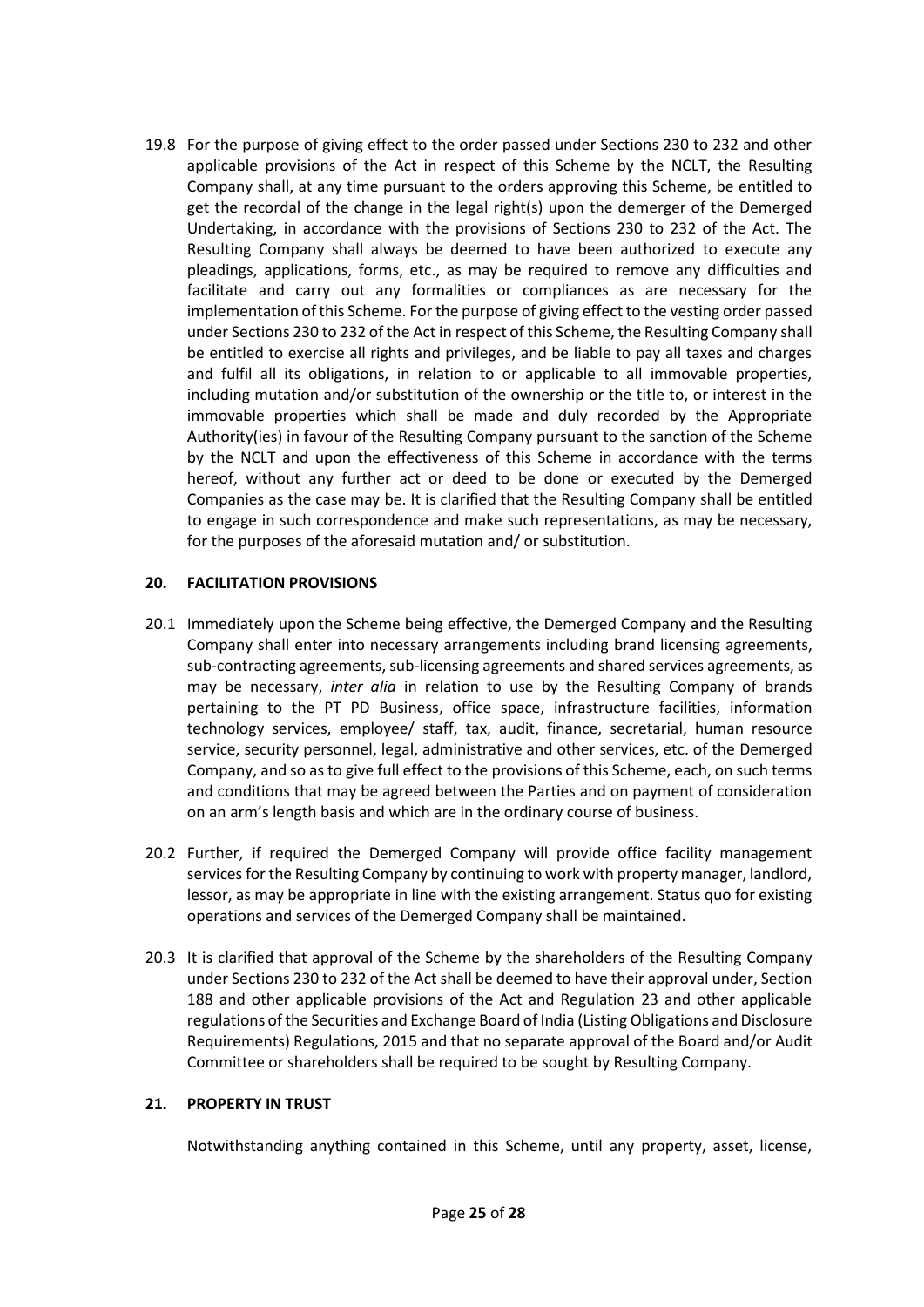approval, permission, contract, agreement and rights and benefits arising therefrom are transferred, vested, recorded, effected and/or perfected, in the records of the Appropriate Authority(ies), regulatory bodies or otherwise, in favour of the Resulting Company, the Resulting Company is deemed to be authorized to enjoy the property, asset or the rights and benefits arising from the license, approval, permission, contract or agreement as if it were the owner of the property or asset or as if it were the original party to the license, approval, permission, contract or agreement. It is clarified that till entry is made in the records of the Appropriate Authority(ies) and till such time as may be mutually agreed by the Demerged Company and the Resulting Company, the Demerged Company will continue to hold the property and/or the asset, license, permission, approval as the case may be in trust on behalf of the Resulting Company. It is further clarified that on the Effective Date, notwithstanding the Scheme being made effective, any asset/liability identified as part of the Demerged Undertaking and pending transfer due to the pendency of any approval/consent and/or sanction shall be held in trust by the Demerged Company for the Resulting Company. Immediately upon receipt of such approval/consent and/or sanction such asset and/or liability forming part of the Demerged Undertaking shall without any further act/deed or consideration be transferred/vested in the Resulting Company, with all such benefits, obligations and rights with effect from the Effective Date. All costs, payments and other liabilities that the Demerged Company shall be required to bear to give effect to this Clause 21 shall be borne solely by the Resulting Company and the Resulting Company shall reimburse and indemnify the Demerged Company against all liabilities and obligations incurred by the Demerged Company in respect thereof.

# **22. APPLICATIONS / PETITIONS TO THE NCLT**

- 22.1 The Parties shall dispatch, make and file all applications and petitions under Sections 230 to 232 and other applicable provisions of the Act before the Tribunal, under whose jurisdiction, the registered offices of the respective Parties are situated, for sanction of this Scheme under the provisions of Applicable Law, and shall apply for such approvals as may be required under Applicable Law.
- 22.2 The Parties shall be entitled, pending the sanction of the Scheme, to apply to any Appropriate Authority, if required, under any Applicable Law for such consents and approvals which the Demerged Company and the Resulting Company may require to own the assets and/or liabilities of the Demerged Undertaking and to carry on the business of the Demerged Undertaking.

## **23. MODIFICATIONS/AMENDMENTS TO THE SCHEME**

23.1 On behalf of the Demerged Company and Resulting Company, the Board of the respective companies acting themselves or through authorized persons or through sub-committee of the Board, may consent jointly but not individually, on behalf of all person concerned, to any modifications or amendments of this Scheme at any time and for any reason whatsoever, or to any conditions or limitations that the Tribunal or any other Appropriate Authority may deem fit to direct or impose or which may otherwise be considered necessary, desirable or appropriate by all of them (i.e. the Board of Directors of the Demerged Company and Resulting Company) and solve all difficulties that may arise for carrying out this Scheme and do all acts, deeds and things necessary for putting this Scheme into effect.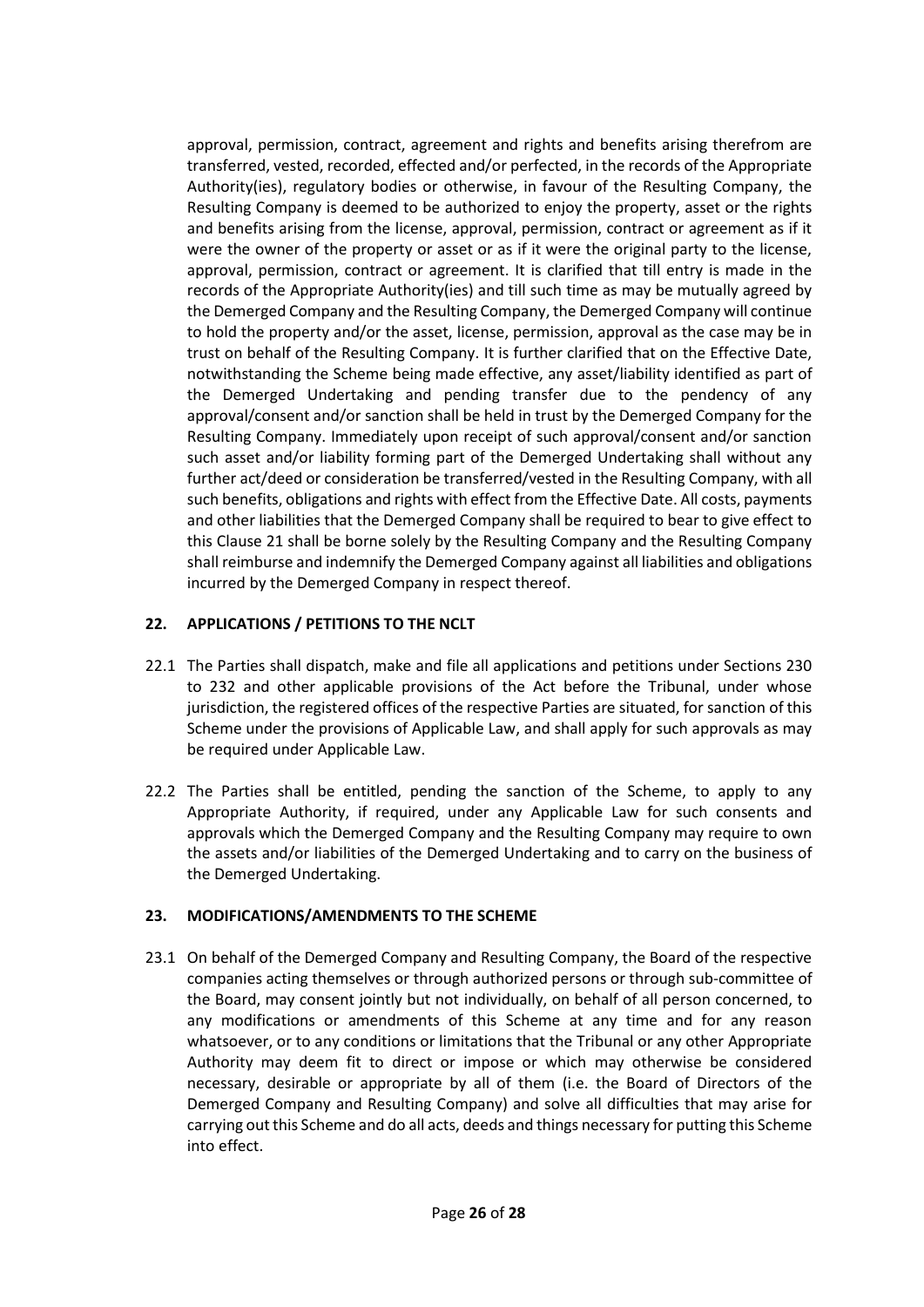- 23.2 For the purpose of giving effect to this Scheme or to any modification thereof, the Board of Directors of the Demerged Company and Resulting Company acting themselves or through authorized persons or through sub-committee of the Board may jointly but not individually give and are jointly authorized to give such directions including directions for settling any question of doubt or difficulty that may arise and such determination or directions, as the case may be, shall be binding on all parties, in the same manner as if the same were specifically incorporated in this Scheme.
- 23.3 The Parties, acting through their respective Boards or through persons authorized by their respective Boards or through sub-committee of the Board in their full and absolute discretion, may withdraw this Scheme or any part of the Scheme prior to the Scheme becoming effective at any time.

## **24. CONDITIONALITY OF THE SCHEME / CONDITIONS PRECEDENT**

- 24.1 Unless otherwise decided (or waived) by the relevant Parties, this Scheme is conditional upon and subject to the following:
	- 24.1.1 Obtaining no-objection from the Stock Exchanges in relation to the Scheme under Regulation 37 of the Securities and Exchange Board of India (Listing Obligations and Disclosure Requirement) Regulations, 2015 (as amended from time to time);
	- 24.1.2 The Scheme being approved by the requisite majorities in number and value of such classes of persons including the respective shareholders and/or creditors, if required, of the Parties, as may be directed by the NCLT or any other Appropriate Authority as may be applicable;
	- 24.1.3 the Parties, as the case may be, complying with the provisions of the SEBI Circular, as applicable;
	- 24.1.4 The requisite consent, approval or permission of the Appropriate Authority or any other Person, which by Applicable Law or contract, agreement, may be necessary for the effective transfer of business and/or implementation of the Scheme;
	- 24.1.5 The sanction of this Scheme by the NCLT under Sections 230 to 232 of the Act, and other applicable provisions, if any of the Act in favour of the Parties; and
	- 24.1.6 Requisite form along with Certified or authenticated copy of the Order of the NCLT sanctioning the Scheme being filed with the ROC by the Parties as may be applicable.
- 24.2 It is hereby clarified that submission of this Scheme to the NCLT and to the Appropriate Authorities for their respective approvals is without prejudice to all rights, interests, titles or defences that the Demerged Company and the Resulting Company may have under or pursuant to all Applicable Laws.